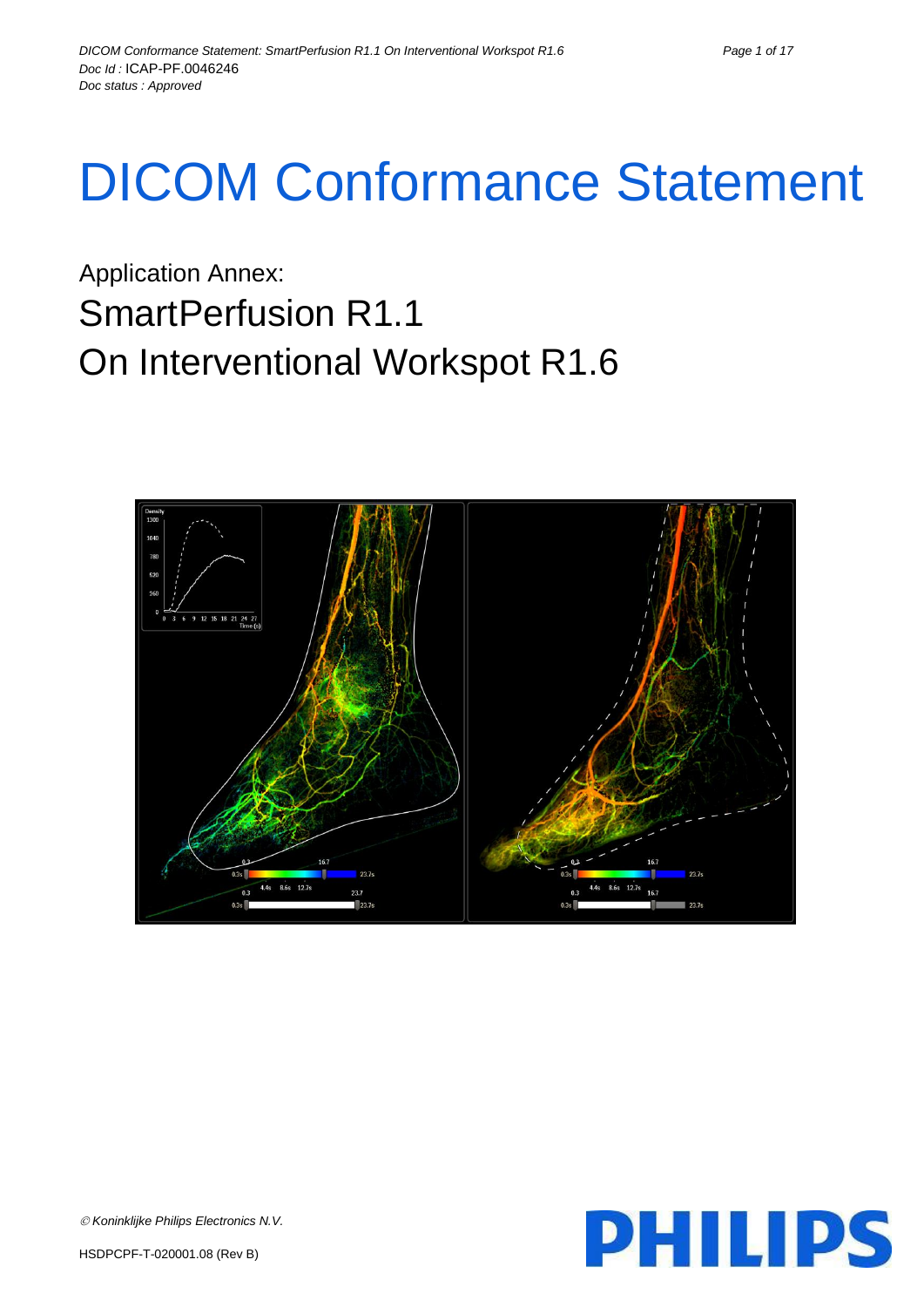**Issued by:** Philips Medical Systems Nederland BV, a Philips Healthcare company,

P.O. Box 10.000 5680 DA Best The Netherlands

Email: [dicom@philips.com](mailto:dicom@philips.com) Internet[: www.philips.com/dicom](http://www.philips.com/dicom)

Document Number: ICAP-PF.0046246 Date: 02-March-2020

*Koninklijke Philips Electronics N.V.*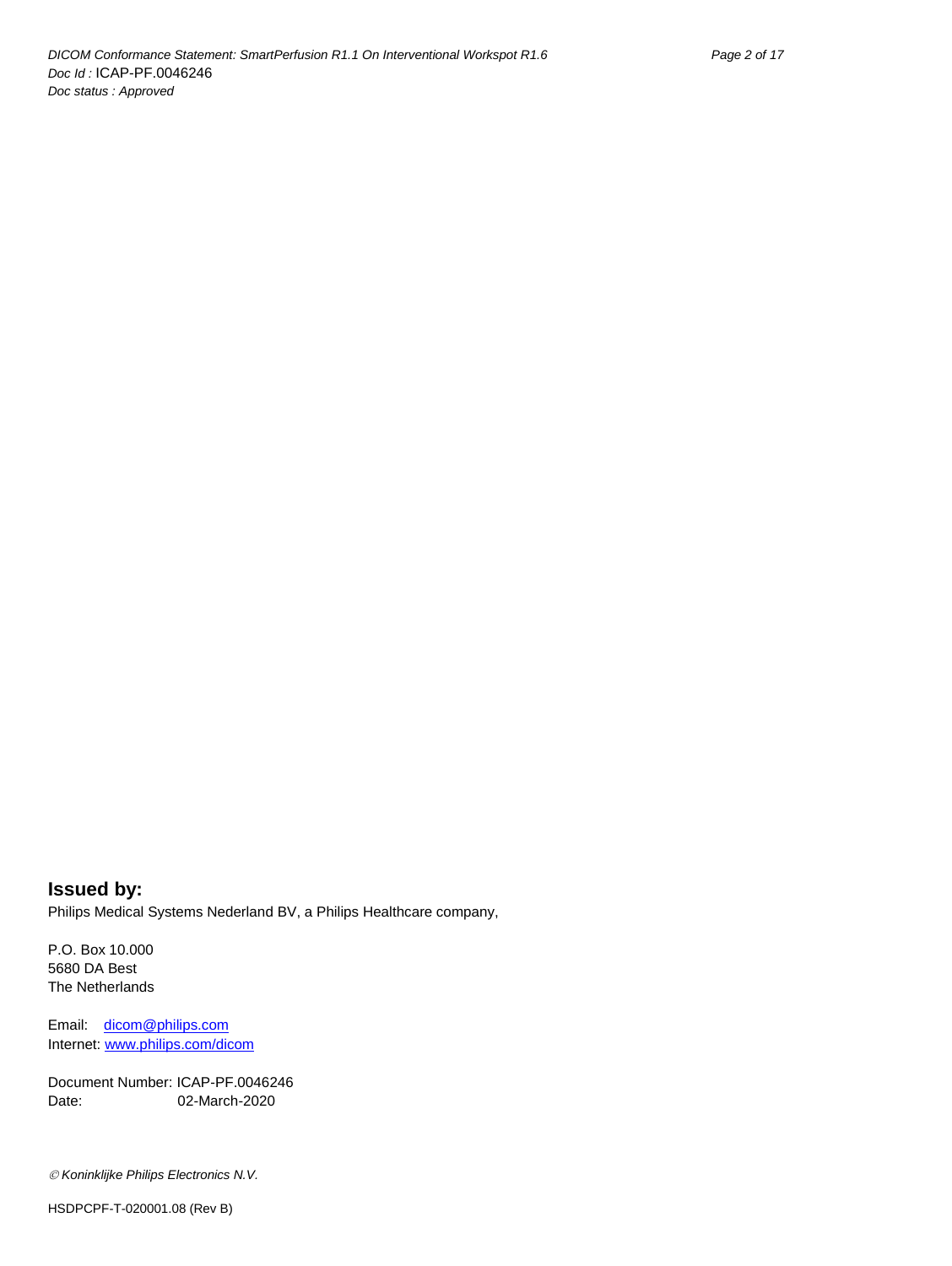# **Table of Contents**

| $\mathbf{1}$ . |  |
|----------------|--|
| $-1.1.$        |  |
| 1.2.           |  |
| 2.             |  |
| 2.1.           |  |
|                |  |
| 2.1.2.         |  |
| 2.1.2.1        |  |
| 2.1.2.2        |  |
| 2.1.2.3.       |  |
| 3.             |  |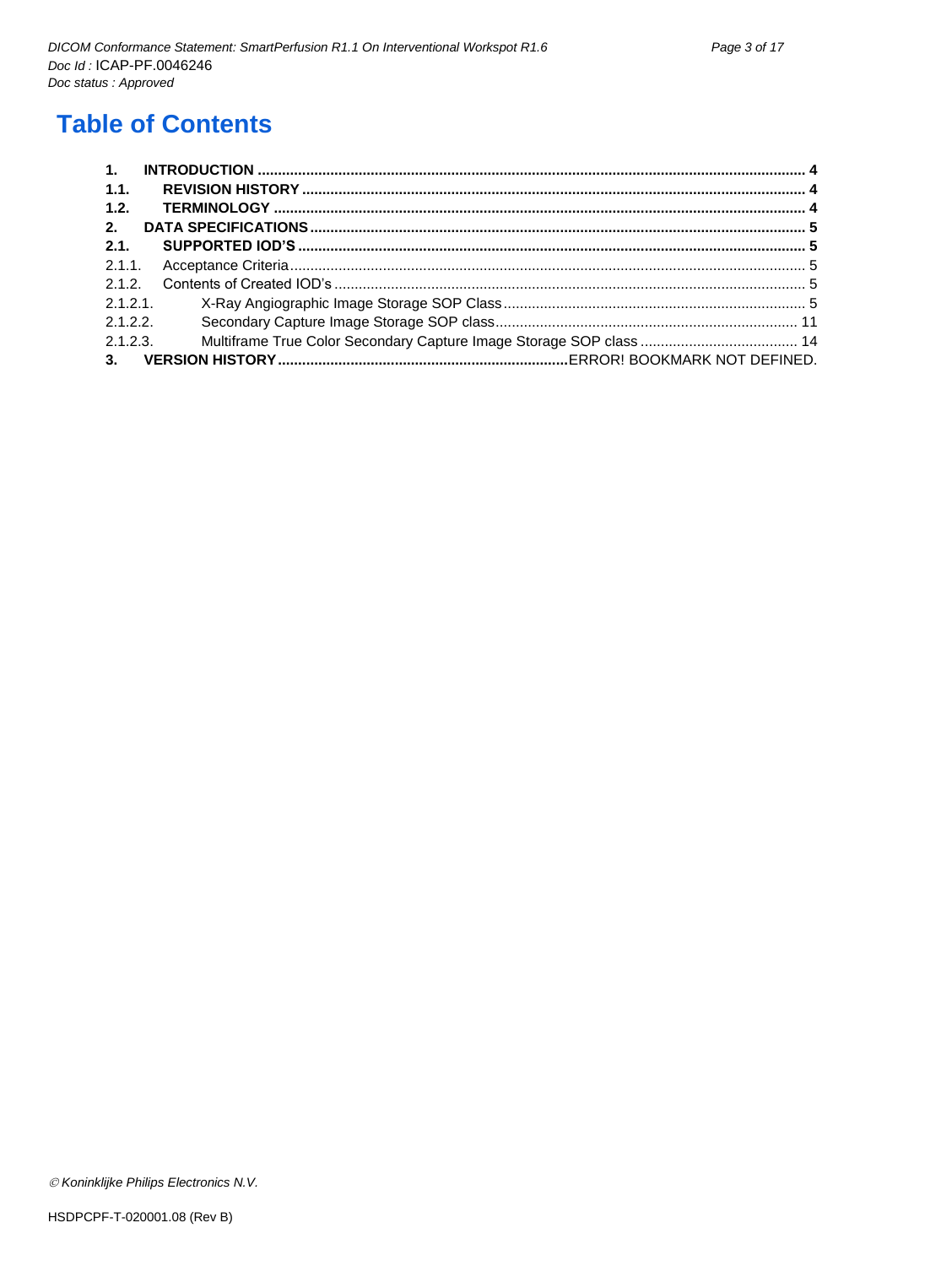# <span id="page-3-0"></span>**1. Introduction**

SmartPerfusion R 1.1 is a software product (Interventional Tool) that provides color coded representation of a digital subtraction angiography (DSA). It can visualize multiple functional parameters related to the time density function. It also provides a comparison between pre-, peri-, and post-procedural color coded images.

SmartPerfusion R 1.1 runs on a separate PC based platform, which is called the Interventional Workspot R1.6. The Interventional Workspot workstation is placed either in the control room or in the technical room of an interventional suite or (hybrid) operating room and is connected to the Philips Interventional X-ray System via a private network connection. The control mechanisms are the mouse and keyboard and/or touch screen module in the control room and the touch screen module and optionally mouse in the examination room.

## <span id="page-3-1"></span>**1.1. Revision History**

The revision history below provides dates and differences among individual document versions.

#### **Table 1: Revision History**

| <b>Document Version</b> | Date of Issue | <b>Status</b> | <b>Description</b> |
|-------------------------|---------------|---------------|--------------------|
| 00                      | 02-March-2020 | Approved      | Final Version      |

## <span id="page-3-2"></span>**1.2. Terminology**

| Digital Imaging and Communications in Medicine |
|------------------------------------------------|
| Information Object Definition                  |
| Unique Identifier                              |
| <b>Value Representation</b>                    |
| X-Ray Angiography                              |
| Secondary Capture                              |
|                                                |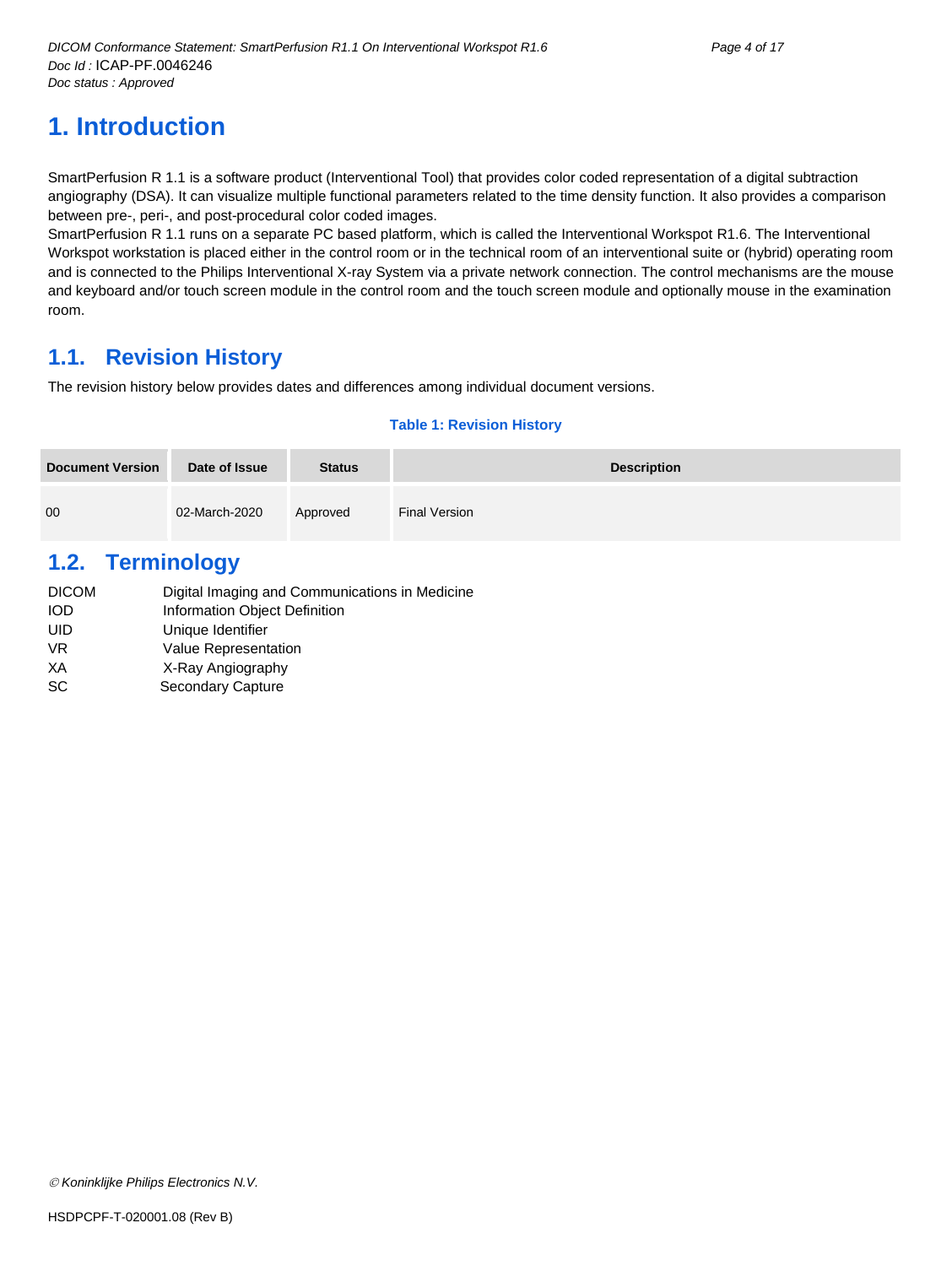# <span id="page-4-0"></span>**2. Data Specifications**

## <span id="page-4-1"></span>**2.1. Supported IOD's**

This section specifies each IOD accepted and / or created by SmartPerfusion Application.

- ACCEPTED The applicable IOD is accepted for storage in the repository of the hosting platform and supported for import SmartPerfusion Application or viewing and analysis.
- CREATED The SmartPerfusion Application supports generation of derived data by using the applicable IOD and is able to store this data in the repository of the hosting platform.

#### **Table 2: Supported IOD's**

| <b>IOD</b>                                         | <b>Support</b>               |                 |                |
|----------------------------------------------------|------------------------------|-----------------|----------------|
| <b>Name</b>                                        | UID                          | <b>ACCEPTED</b> | <b>CREATED</b> |
| X-Ray Angiographic Image Storage SOP Class         | 1.2.840.10008.5.1.4.1.1.12.1 | Yes             | Yes            |
| Secondary Capture Image Storage SOP Class          | 1.2.840.10008.5.1.4.1.1.7    | No              | Yes            |
| Multi Frame True Color Secondary Capture SOP Class | 1.2.840.10008.5.1.4.1.1.7.4  | No              | Yes            |

Note: SmartPerfusion can create movies up to 180 seconds.

### <span id="page-4-2"></span>**2.1.1. Acceptance Criteria**

SmartPerfusion accepts all XA objects that are available in the Interventional Workspot hosting platform.

## <span id="page-4-3"></span>**2.1.2. Contents of Created IOD's**

This section specifies in detail the attribute contents of created data objects. Attributes are grouped together by its corresponding module as specified by DICOM standard. Philips private attributes are excluded for specification.

Abbreviations used in the Module table for the column "Presence of Value" are:

ALWAYS The attribute is always present with a value

EMPTY The attribute is always present without any value (attribute sent zero length)

VNAP The attribute is always present and its Value is Not Always Present (attribute sent zero length if no value is present) ANAP The attribute is present under specified condition – if present then it will always have a value

The abbreviations used in the Module table for the column "Source" are:

- AUTO The attribute value is generated automatically
- CONFIG The attribute value source is a configurable parameter
- COPY The attribute value source is another SOP instance
- FIXED The attribute value is hard-coded in the application
- IMPLICIT The attribute value source is a user-implicit setting
- MPPS The attribute value is the same as that use for Modality Performed Procedure Step
- MWL The attribute value source is a Modality Worklist
- USER The attribute value source is explicit user input

#### <span id="page-4-4"></span>**2.1.2.1. X-Ray Angiographic Image Storage SOP Class**

#### **Table 3: IOD of Created X-Ray Angiographic Image Storage Instances**

| <b>Information Entity</b> | <b>Module</b>                   | <b>Presence Of Module</b> |
|---------------------------|---------------------------------|---------------------------|
| Patient                   | <b>Patient Module</b>           | <b>ALWAYS</b>             |
| Study                     | <b>General Study Module</b>     | <b>ALWAYS</b>             |
| <b>Series</b>             | <b>General Series Module</b>    | <b>ALWAYS</b>             |
| Equipment                 | <b>General Equipment Module</b> | <b>ALWAYS</b>             |
| Image                     | General Image Module            | <b>ALWAYS</b>             |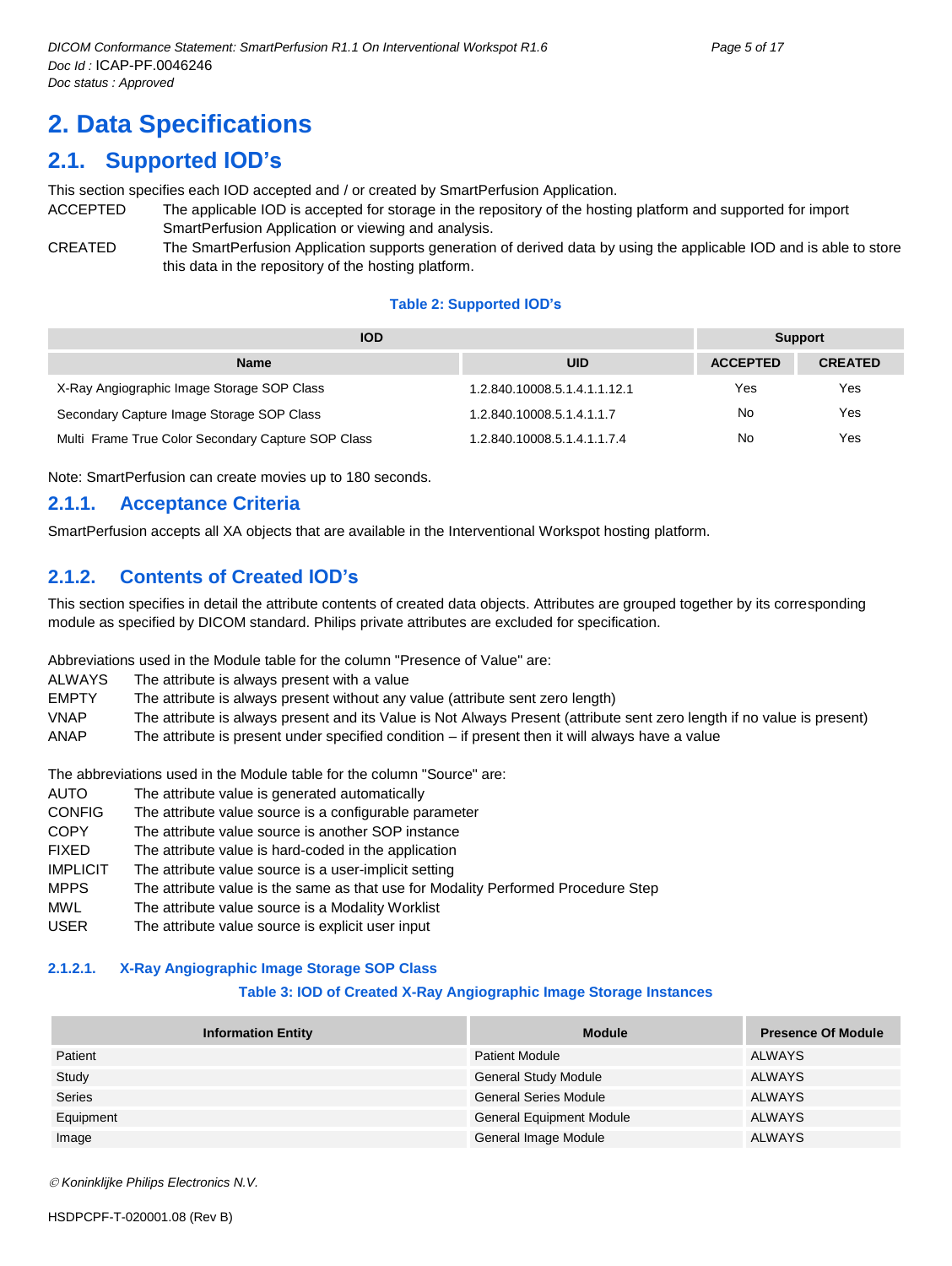| Image Pixel Module            | <b>ALWAYS</b> |
|-------------------------------|---------------|
| <b>Display Shutter Module</b> | <b>ALWAYS</b> |
| X-Ray Image Module            | <b>ALWAYS</b> |
| X-Ray Acquisition Module      | <b>ALWAYS</b> |
| X-Ray Table Module            | <b>ALWAYS</b> |
| <b>XA Positioner Module</b>   | <b>ALWAYS</b> |
| DX Detector Module            | <b>ALWAYS</b> |
| <b>VOI LUT Module</b>         | <b>ALWAYS</b> |
| SOP Common Module             | <b>ALWAYS</b> |

#### **Table 4: Patient Module**

| <b>Attribute Name</b> | Tag       | <b>VR</b> | Value | <b>Presence of Value</b> | <b>Source</b> | <b>Comment</b>                                             |
|-----------------------|-----------|-----------|-------|--------------------------|---------------|------------------------------------------------------------|
| Patient's Name        | 0010.0010 | <b>PN</b> |       | <b>VNAP</b>              | <b>COPY</b>   | Obtained from X-Ray<br>System or Media or<br>DICOM Source. |
| Patient ID            | 0010.0020 | LO        |       | <b>VNAP</b>              | <b>COPY</b>   | Obtained from X-Ray<br>System or Media or<br>DICOM Source. |
| Patient's Birth Date  | 0010.0030 | DA        |       | <b>VNAP</b>              | <b>COPY</b>   | Obtained from X-Ray<br>System or Media or<br>DICOM Source. |
| Patient's Sex         | 0010.0040 | <b>CS</b> |       | <b>VNAP</b>              | <b>COPY</b>   | Obtained from X-Ray<br>System or Media or<br>DICOM Source. |

#### **Table 5: General Study Module**

| <b>Attribute Name</b>      | Tag       | <b>VR</b> | Value | <b>Presence of Value</b> | <b>Source</b> | <b>Comment</b>                                                    |
|----------------------------|-----------|-----------|-------|--------------------------|---------------|-------------------------------------------------------------------|
| <b>Study Date</b>          | 0008,0020 | <b>DA</b> |       | <b>VNAP</b>              | <b>COPY</b>   | Obtained from X-Ray<br>System or Media or<br>DICOM Source.        |
| <b>Study Time</b>          | 0008,0030 | <b>TM</b> |       | <b>VNAP</b>              | <b>COPY</b>   | Obtained from X-Ray<br>System or Media or<br>DICOM Source.        |
| <b>Accession Number</b>    | 0008,0050 | <b>SH</b> |       | <b>VNAP</b>              | <b>COPY</b>   | Obtained from X-Ray<br>System or Media or<br><b>DICOM Source.</b> |
| Referring Physician's Name | 0008,0090 | <b>PN</b> |       | <b>VNAP</b>              | <b>COPY</b>   | Obtained from X-Ray<br>System or Media or<br><b>DICOM Source.</b> |
| Study Instance UID         | 0020,000D | UI        |       | <b>ALWAYS</b>            | <b>AUTO</b>   |                                                                   |
| Study ID                   | 0020,0010 | <b>SH</b> |       | <b>VNAP</b>              | <b>COPY</b>   | Obtained from X-Ray<br>System or Media or<br><b>DICOM Source.</b> |

#### **Table 6: General Series Module**

| <b>Attribute Name</b> | Tag       | <b>VR</b> | Value | <b>Presence of Value</b> | <b>Source</b> | <b>Comment</b>                                             |
|-----------------------|-----------|-----------|-------|--------------------------|---------------|------------------------------------------------------------|
| Series Date           | 0008.0021 | DA        |       | ANAP                     | <b>COPY</b>   | Obtained from X-Ray<br>System or Media or<br>DICOM Source. |

*Koninklijke Philips Electronics N.V.*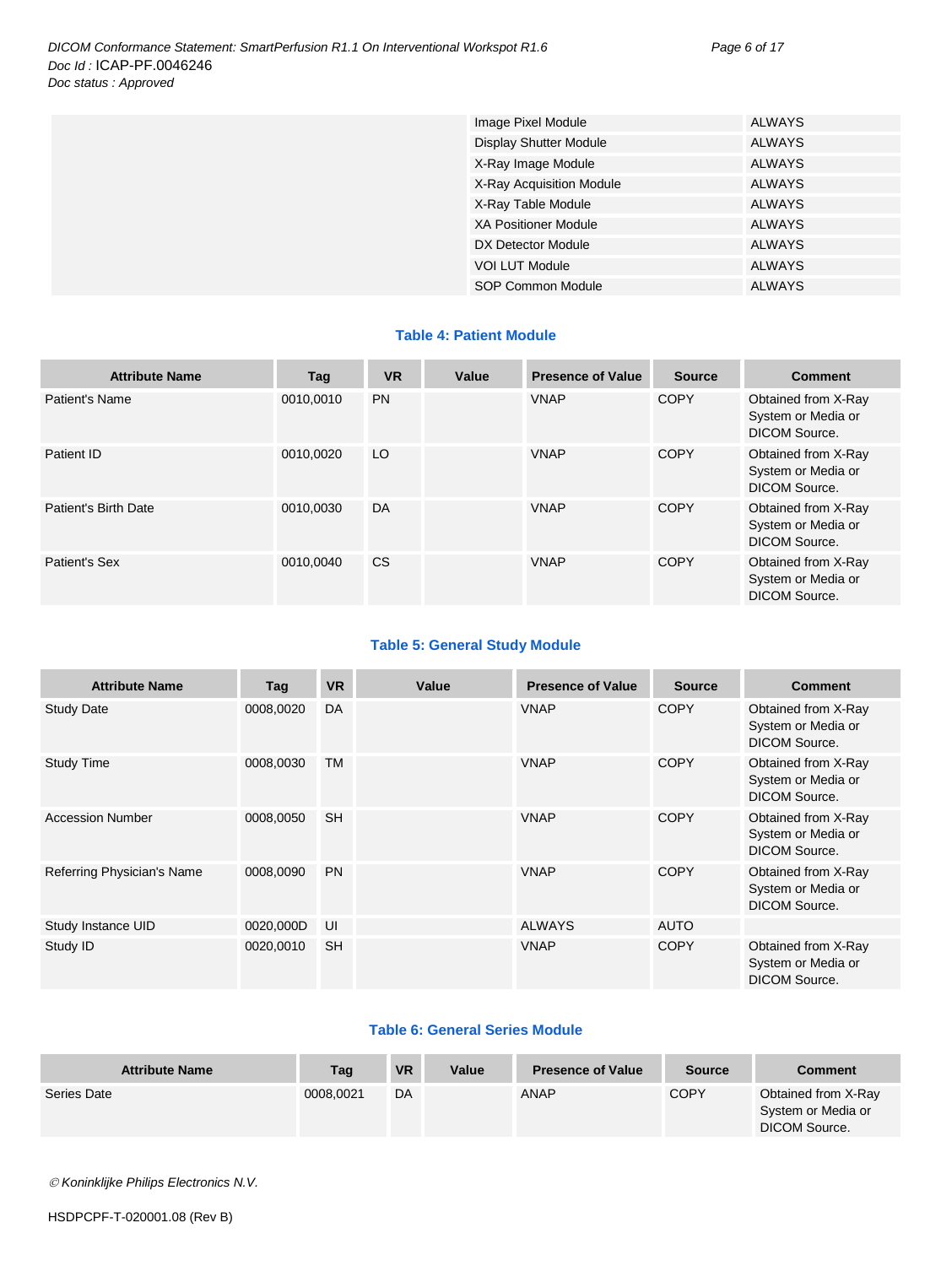| <b>Series Time</b>                  | 0008,0031 | <b>TM</b> | <b>ANAP</b>   | <b>COPY</b> | Obtained from X-Ray<br>System or Media or<br><b>DICOM Source.</b> |
|-------------------------------------|-----------|-----------|---------------|-------------|-------------------------------------------------------------------|
| Modality                            | 0008,0060 | <b>CS</b> | <b>ALWAYS</b> | <b>COPY</b> | Obtained from X-Ray<br>System or Media or<br>DICOM Source.        |
| Series Description                  | 0008,103E | LO        | <b>ANAP</b>   | <b>COPY</b> | Obtained from X-Ray<br>System or Media or<br><b>DICOM Source.</b> |
| Performing Physician's Name         | 0008,1050 | <b>PN</b> | <b>ANAP</b>   | <b>COPY</b> | Obtained from X-Ray<br>System or Media or<br><b>DICOM Source.</b> |
| <b>Related Series Sequence</b>      | 0008,1250 | SQ        | <b>ANAP</b>   | <b>COPY</b> | Obtained from X-Ray<br>System or Media or<br>DICOM Source.        |
| >Study Instance UID                 | 0020,000D | UI        | <b>ALWAYS</b> | <b>AUTO</b> |                                                                   |
| >Series Instance UID                | 0020,000E | UI        | <b>ALWAYS</b> | <b>AUTO</b> |                                                                   |
| >Purpose of Reference Code Sequence | 0040,A170 | SQ        | <b>VNAP</b>   | <b>COPY</b> | Obtained from X-Ray<br>System or Media or<br><b>DICOM Source.</b> |
| Series Instance UID                 | 0020,000E | UI        | <b>ALWAYS</b> | <b>AUTO</b> |                                                                   |
| <b>Series Number</b>                | 0020,0011 | IS        | <b>VNAP</b>   | <b>COPY</b> | Obtained from X-Ray<br>System or Media or<br><b>DICOM Source.</b> |
| Performed Procedure Step Start Date | 0040,0244 | <b>DA</b> | <b>ANAP</b>   | <b>COPY</b> | Obtained from X-Ray<br>System or Media or<br><b>DICOM Source.</b> |
| Performed Procedure Step Start Time | 0040,0245 | <b>TM</b> | <b>ANAP</b>   | <b>COPY</b> | Obtained from X-Ray<br>System or Media or<br>DICOM Source.        |
| Performed Procedure Step ID         | 0040,0253 | <b>SH</b> | <b>ANAP</b>   | <b>COPY</b> | Obtained from X-Ray<br>System or Media or<br>DICOM Source.        |

#### **Table 7: General Equipment Module**

| <b>Attribute Name</b>     | Tag       | <b>VR</b> | Value                      | Presence of<br>Value | <b>Source</b> | <b>Comment</b>                                          |
|---------------------------|-----------|-----------|----------------------------|----------------------|---------------|---------------------------------------------------------|
| Manufacturer              | 0008,0070 | LO.       | <b>Philips</b>             | <b>ALWAYS</b>        | <b>FIXED</b>  |                                                         |
| <b>Institution Name</b>   | 0008,0080 | LO        |                            | <b>VNAP</b>          | <b>AUTO</b>   |                                                         |
| Manufacturer's Model Name | 0008,1090 | LO.       | Internationaal<br>Workspot | <b>ALWAYS</b>        | <b>CONFIG</b> |                                                         |
| Device Serial Number      | 0018,1000 |           |                            | ANAP                 | <b>CONFIG</b> |                                                         |
| Software Versions         | 0018,1020 | LO.       | 1.6.X                      | <b>ALWAYS</b>        | <b>CONFIG</b> | Where "x" is the<br>detailed application<br>SW version. |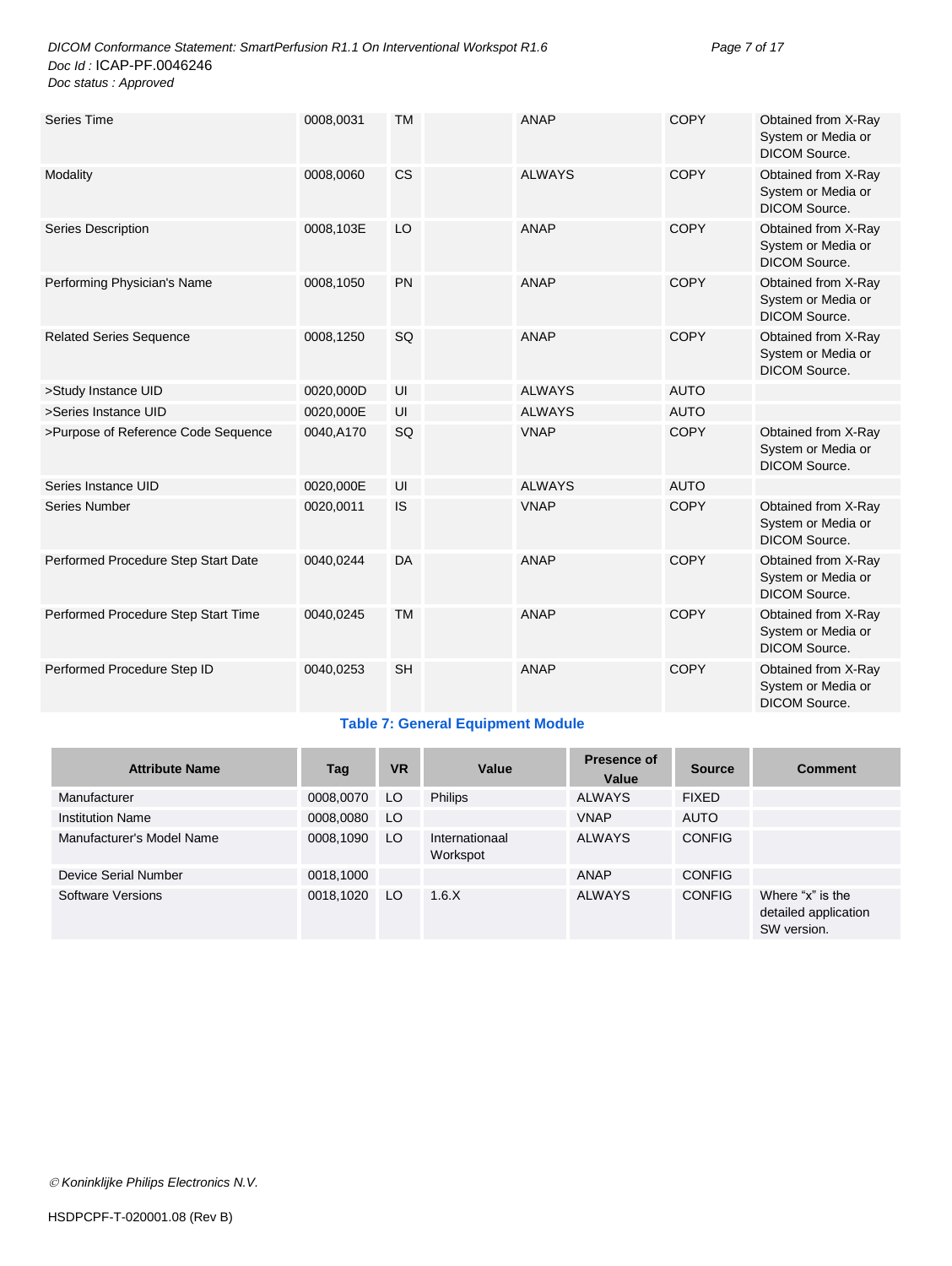#### **Table 8: General Image Module**

| <b>Attribute Name</b>       | Tag       | <b>VR</b> | Value       | <b>Presence of</b><br>Value | <b>Source</b> | <b>Comment</b>                                                    |
|-----------------------------|-----------|-----------|-------------|-----------------------------|---------------|-------------------------------------------------------------------|
| Image Type                  | 0008,0008 | CS        |             | <b>ANAP</b>                 | <b>COPY</b>   | Obtained from X-Ray<br>System or Media or<br>DICOM Source.        |
| <b>Acquisition Date</b>     | 0008,0022 | DA        |             | <b>ANAP</b>                 | <b>COPY</b>   | Obtained from X-Ray<br>System or Media or<br>DICOM Source.        |
| <b>Content Date</b>         | 0008,0023 | DA        |             | <b>VNAP</b>                 | <b>COPY</b>   | Obtained from X-Ray<br>System or Media or<br>DICOM Source.        |
| <b>Acquisition Time</b>     | 0008,0032 | TM        |             | <b>ANAP</b>                 | <b>COPY</b>   | Obtained from X-Ray<br>System or Media or<br>DICOM Source.        |
| <b>Content Time</b>         | 0008,0033 | TM        |             | <b>VNAP</b>                 | <b>COPY</b>   | Obtained from X-Ray<br>System or Media or<br>DICOM Source.        |
| <b>Instance Number</b>      | 0020,0013 | IS        |             | <b>VNAP</b>                 | <b>COPY</b>   | Obtained from X-Ray<br>System or Media or<br>DICOM Source.        |
| <b>Patient Orientation</b>  | 0020,0020 | CS.       |             | <b>ANAP</b>                 | <b>COPY</b>   | Obtained from X-Ray<br>System or Media or<br><b>DICOM Source.</b> |
| Lossy Image Compression     | 0028,2110 | <b>CS</b> |             | <b>ANAP</b>                 | <b>COPY</b>   | Obtained from X-Ray<br>System or Media or<br>DICOM Source.        |
| Icon Image Sequence         | 0088,0200 | SQ        |             | <b>ANAP</b>                 | <b>COPY</b>   | Obtained from X-Ray<br>System or Media or<br>DICOM Source.        |
| >Samples per Pixel          | 0028,0002 | US        | MONOCHROME2 | <b>ALWAYS</b>               | <b>COPY</b>   | Obtained from X-Ray<br>System or Media or<br>DICOM Source.        |
| >Photometric Interpretation | 0028,0004 | CS.       |             | <b>ALWAYS</b>               | <b>COPY</b>   | Obtained from X-Ray<br>System or Media or<br>DICOM Source.        |
| >Rows                       | 0028,0010 | US        | 128         | <b>ALWAYS</b>               | <b>COPY</b>   | Obtained from X-Ray<br>System or Media or<br>DICOM Source.        |
| >Columns                    | 0028,0011 | US        | 128         | <b>ALWAYS</b>               | <b>COPY</b>   | Obtained from X-Ray<br>System or Media or<br>DICOM Source.        |
| >Bits Allocated             | 0028,0100 | US        | 8           | <b>ALWAYS</b>               | <b>COPY</b>   | Obtained from X-Ray<br>System or Media or<br>DICOM Source.        |
| >Bits Stored                | 0028,0101 | US        | 8           | <b>ALWAYS</b>               | COPY          | Obtained from X-Ray<br>System or Media or<br>DICOM Source.        |
| >High Bit                   | 0028,0102 | US        | 7           | <b>ALWAYS</b>               | <b>COPY</b>   | Obtained from X-Ray<br>System or Media or<br>DICOM Source.        |
| >Pixel Representation       | 0028,0103 | US        | 0           | <b>ALWAYS</b>               | <b>COPY</b>   | Obtained from X-Ray<br>System or Media or<br>DICOM Source.        |
| >Pixel Data                 | 7FE0,0010 | OW/OB     |             | <b>ANAP</b>                 | COPY          | Obtained from X-Ray<br>System or Media or<br>DICOM Source.        |

*Koninklijke Philips Electronics N.V.*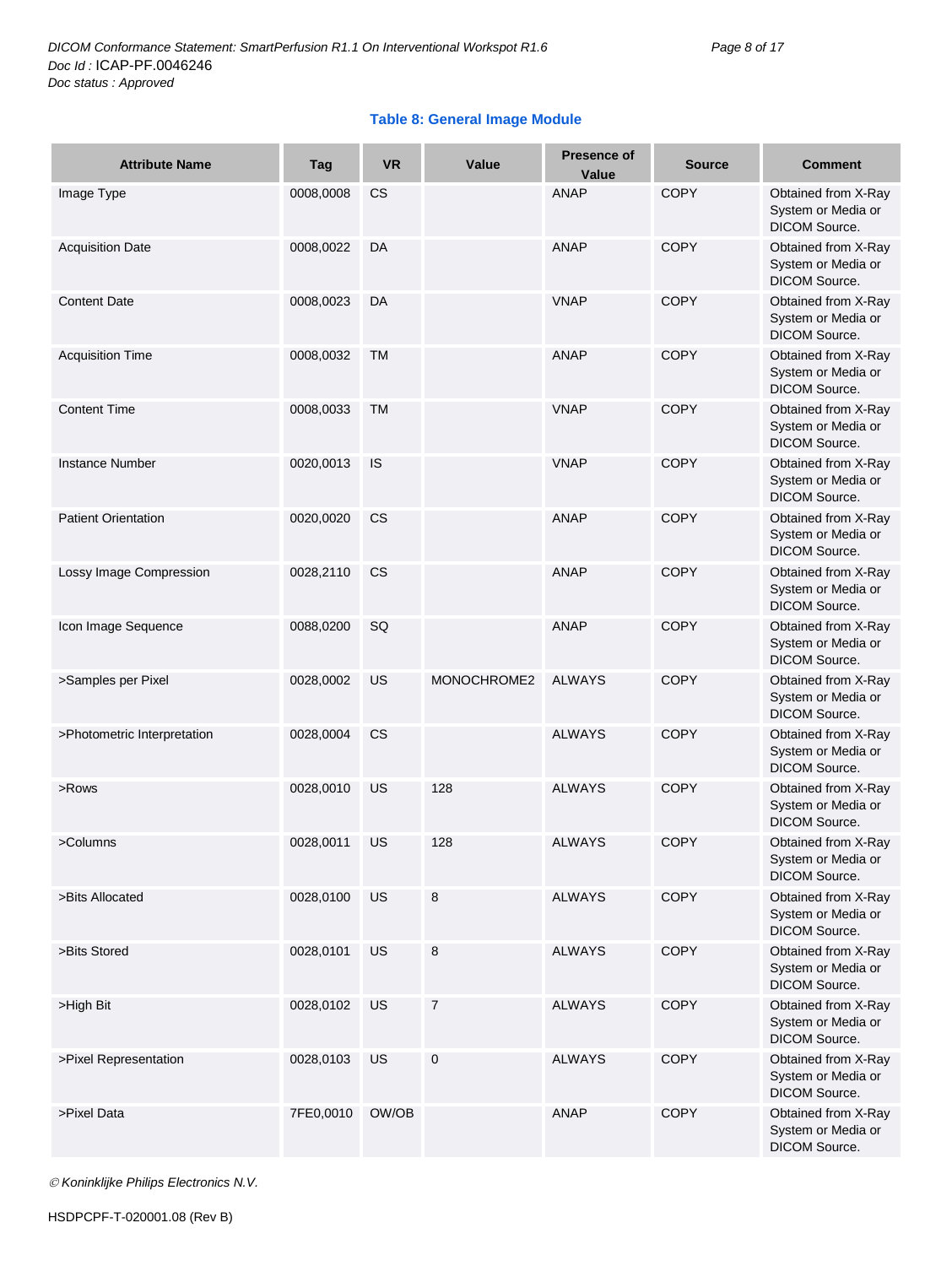| <b>Attribute Name</b>       | Tag       | <b>VR</b> | Value                  | <b>Presence of Value</b> | <b>Source</b> | <b>Comment</b>                                                    |
|-----------------------------|-----------|-----------|------------------------|--------------------------|---------------|-------------------------------------------------------------------|
| Samples per Pixel           | 0028,0002 | US        | 1                      | <b>ALWAYS</b>            | <b>COPY</b>   | Obtained from X-Ray<br>System or Media or<br><b>DICOM Source.</b> |
| Photometric Interpretation  | 0028,0004 | CS        | <b>MONOCHROM</b><br>E2 | <b>ALWAYS</b>            | <b>COPY</b>   | Obtained from X-Ray<br>System or Media or<br><b>DICOM Source.</b> |
| <b>Rows</b>                 | 0028,0010 | US        |                        | <b>ALWAYS</b>            | <b>COPY</b>   | Obtained from X-Ray<br>System or Media or<br><b>DICOM Source.</b> |
| Columns                     | 0028,0011 | US        |                        | <b>ALWAYS</b>            | <b>COPY</b>   | Obtained from X-Ray<br>System or Media or<br><b>DICOM Source.</b> |
| <b>Bits Allocated</b>       | 0028,0100 | US        | 16                     | <b>ALWAYS</b>            | <b>COPY</b>   | Obtained from X-Ray<br>System or Media or<br><b>DICOM Source.</b> |
| <b>Bits Stored</b>          | 0028,0101 | US        | 16                     | <b>ALWAYS</b>            | <b>COPY</b>   | Obtained from X-Ray<br>System or Media or<br><b>DICOM Source.</b> |
| High Bit                    | 0028,0102 | US        | 15                     | <b>ALWAYS</b>            | <b>COPY</b>   | Obtained from X-Ray<br>System or Media or<br><b>DICOM Source.</b> |
| <b>Pixel Representation</b> | 0028,0103 | US        | $\mathbf 0$            | <b>ALWAYS</b>            | <b>COPY</b>   | Obtained from X-Ray<br>System or Media or<br><b>DICOM Source.</b> |
| <b>Pixel Data</b>           | 7FE0,0010 | OB/OW     |                        | <b>VNAP</b>              | <b>COPY</b>   | Obtained from X-Ray<br>System or Media or<br><b>DICOM Source.</b> |

#### **Table 9: Image Pixel Module**

#### **Table 10: Display Shutter Module**

| <b>Attribute Name</b>              | Tag       | <b>VR</b> | Value | <b>Presence of Value</b> | <b>Source</b> | <b>Comment</b>                                                    |
|------------------------------------|-----------|-----------|-------|--------------------------|---------------|-------------------------------------------------------------------|
| <b>Shutter Shape</b>               | 0018.1600 | <b>CS</b> |       | <b>ALWAYS</b>            | <b>COPY</b>   | Obtained from X-Ray<br>System or Media or<br><b>DICOM Source.</b> |
| <b>Shutter Left Vertical Edge</b>  | 0018,1602 | <b>IS</b> |       | <b>ALWAYS</b>            | <b>COPY</b>   | Obtained from X-Ray<br>System or Media or<br>DICOM Source.        |
| <b>Shutter Right Vertical Edge</b> | 0018,1604 | <b>IS</b> |       | <b>ALWAYS</b>            | <b>COPY</b>   | Obtained from X-Ray<br>System or Media or<br>DICOM Source.        |
| Shutter Upper Horizontal Edge      | 0018,1606 | <b>IS</b> |       | <b>ALWAYS</b>            | <b>COPY</b>   | Obtained from X-Ray<br>System or Media or<br>DICOM Source.        |
| Shutter Lower Horizontal Edge      | 0018,1608 | <b>IS</b> |       | <b>ALWAYS</b>            | <b>COPY</b>   | Obtained from X-Ray<br>System or Media or<br>DICOM Source.        |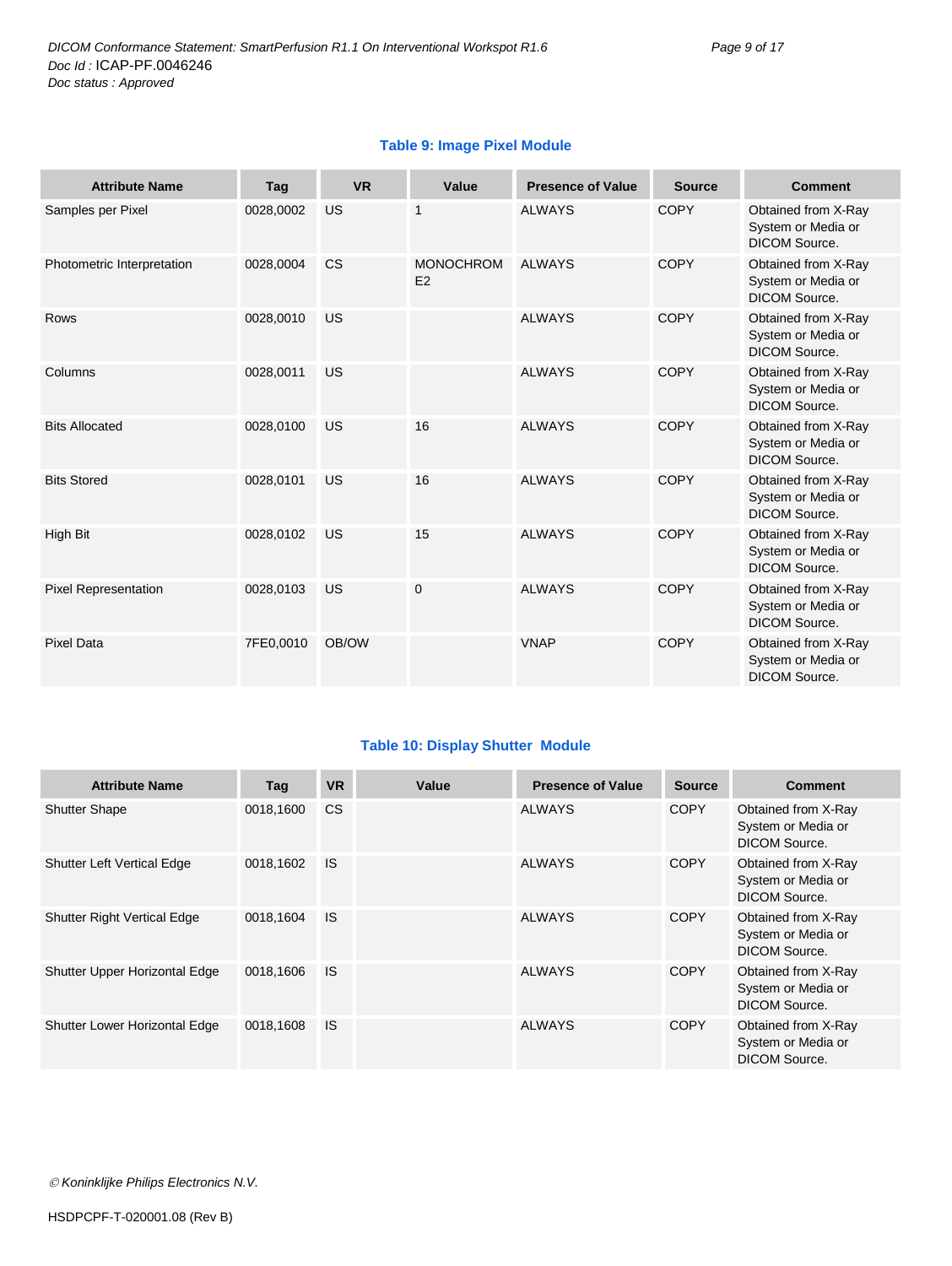#### **Table 11: X-Ray Image Module**

| <b>Attribute Name</b>               | Tag       | <b>VR</b> | Value       | <b>Presence of Value</b> | <b>Source</b> | <b>Comment</b>                |
|-------------------------------------|-----------|-----------|-------------|--------------------------|---------------|-------------------------------|
| Image Type                          | 0008,0008 | <b>CS</b> |             | <b>ALWAYS</b>            | <b>COPY</b>   | Obtained from X-Ray<br>System |
| Samples per Pixel                   | 0028,0002 | US        |             | <b>ALWAYS</b>            | <b>COPY</b>   | Obtained from X-Ray<br>System |
| Photometric Interpretation          | 0028,0004 | <b>CS</b> | MONOCHROME2 | <b>ALWAYS</b>            | <b>COPY</b>   | Obtained from X-Ray<br>System |
| <b>Frame Increment Pointer</b>      | 0028,0009 | AT        |             | <b>ALWAYS</b>            | <b>COPY</b>   | Obtained from X-Ray<br>System |
| <b>Bits Allocated</b>               | 0028,0100 | US        | 16          | <b>ALWAYS</b>            | <b>COPY</b>   | Obtained from X-Ray<br>System |
| <b>Bits Stored</b>                  | 0028,0101 | US        | 16          | <b>ALWAYS</b>            | <b>COPY</b>   | Obtained from X-Ray<br>System |
| High Bit                            | 0028,0102 | <b>US</b> | 15          | <b>ALWAYS</b>            | <b>COPY</b>   | Obtained from X-Ray<br>System |
| <b>Pixel Representation</b>         | 0028,0103 | US        | $\Omega$    | <b>ALWAYS</b>            | <b>COPY</b>   | Obtained from X-Ray<br>System |
| <b>Pixel Intensity Relationship</b> | 0028,1040 | <b>CS</b> | <b>LIN</b>  | <b>ALWAYS</b>            | <b>COPY</b>   | Obtained from X-Ray<br>System |
| Lossy Image Compression             | 0028,2110 | <b>CS</b> | 00          | <b>ALWAYS</b>            | <b>COPY</b>   | Obtained from X-Ray<br>System |

#### **Table 12: X-Ray Acquisition Module**

| <b>Attribute Name</b>    | Tag       | <b>VR</b> | Value | <b>Presence of Value</b> | <b>Source</b> | <b>Comment</b>                |
|--------------------------|-----------|-----------|-------|--------------------------|---------------|-------------------------------|
| <b>KVP</b>               | 0018,0060 | DS        |       | <b>VNAP</b>              | <b>COPY</b>   | Obtained from X-Ray<br>System |
| <b>Exposure Time</b>     | 0018,1150 | <b>IS</b> |       | <b>VNAP</b>              | <b>COPY</b>   | Obtained from X-Ray<br>System |
| <b>Radiation Setting</b> | 0018,1155 | <b>CS</b> |       | <b>ALWAYS</b>            | <b>COPY</b>   | Obtained from X-Ray<br>System |
| Imager Pixel Spacing     | 0018,1164 | DS.       |       | <b>ANAP</b>              | <b>COPY</b>   | Obtained from X-Ray<br>System |
| Pixel Spacing            | 0028.0030 | DS        |       | <b>ALWAYS</b>            | <b>COPY</b>   | Obtained from X-Ray<br>System |

#### **Table 13: X-Ray Table Module**

| <b>Attribute Name</b> | Tag       | <b>VR</b> | Value | <b>Presence of Value</b> | Source      | <b>Comment</b>                |
|-----------------------|-----------|-----------|-------|--------------------------|-------------|-------------------------------|
| Table Motion          | 0018,1134 | DS        |       | <b>VNAP</b>              | <b>COPY</b> | Obtained from X-Ray<br>System |
| Table Angle           | 0018,1138 | <b>DS</b> |       | <b>ANAP</b>              | <b>COPY</b> | Obtained from X-Ray<br>System |

#### **Table 14: XA Positioner Module**

| <b>Attribute Name</b>      | Tag       | <b>VR</b> | Value | <b>Presence of Value</b> | <b>Source</b> | <b>Comment</b>                |
|----------------------------|-----------|-----------|-------|--------------------------|---------------|-------------------------------|
| Distance Source to Patient | 0018.1111 | <b>DS</b> |       | ANAP                     | <b>COPY</b>   | Obtained from X-Ray<br>System |
| Distance Source to Patient | 0018.1111 | <b>DS</b> |       | ANAP                     | <b>COPY</b>   | Obtained from X-Ray<br>System |

*Koninklijke Philips Electronics N.V.*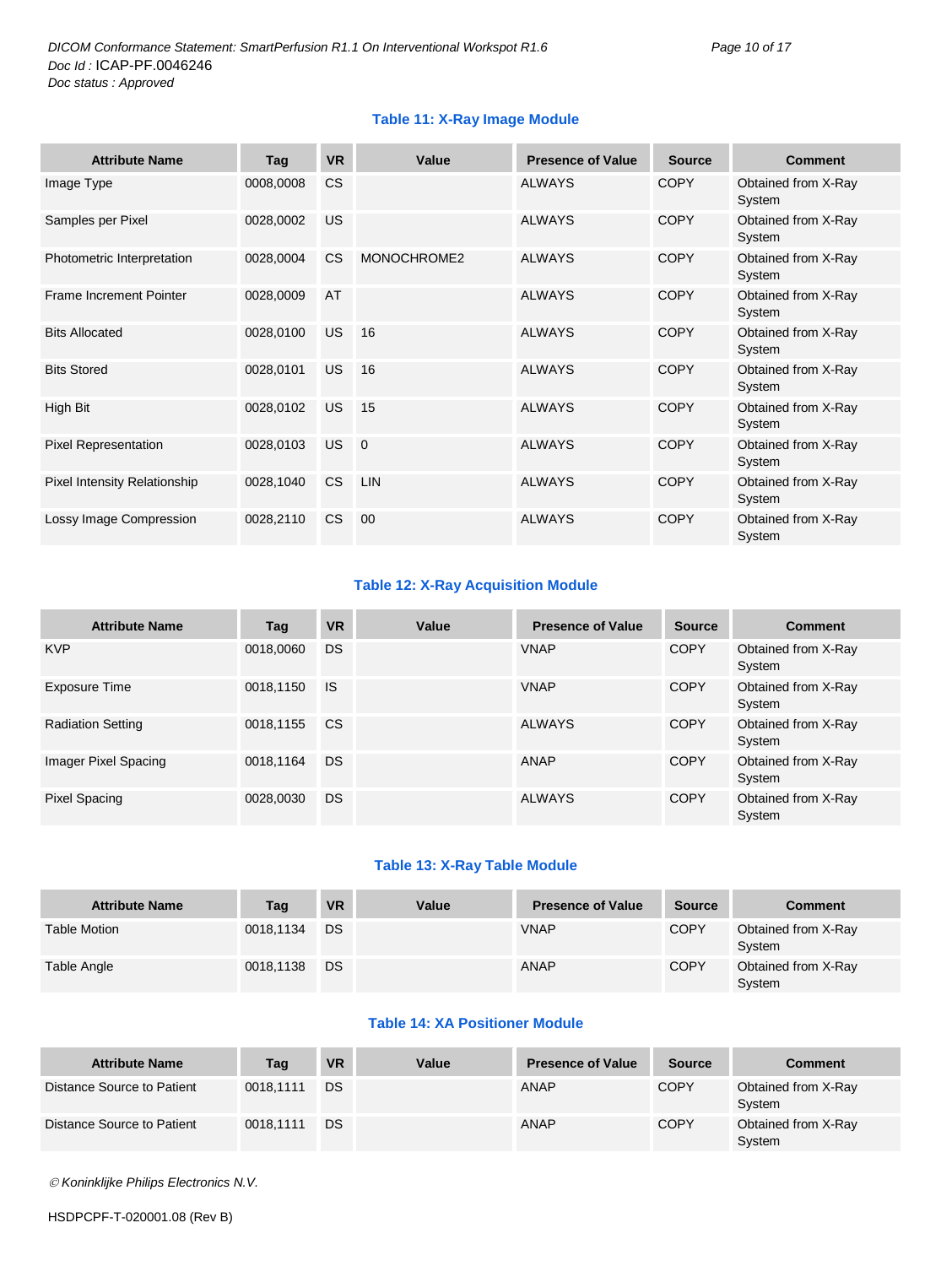*DICOM Conformance Statement: SmartPerfusion R1.1 On Interventional Workspot R1.6 Page 11 of 17 Doc Id :* ICAP-PF.0046246 *Doc status : Approved*

| <b>Positioner Motion</b>                       | 0018,1500 | <sub>CS</sub> | <b>VNAP</b> | <b>COPY</b> | Obtained from X-Ray<br>System |
|------------------------------------------------|-----------|---------------|-------------|-------------|-------------------------------|
| <b>Positioner Primary Angle</b>                | 0018,1510 | <b>DS</b>     | <b>VNAP</b> | <b>COPY</b> | Obtained from X-Ray<br>System |
| <b>Positioner Secondary Angle</b>              | 0018.1511 | <b>DS</b>     | <b>VNAP</b> | <b>COPY</b> | Obtained from X-Ray<br>System |
| <b>Positioner Primary Angle</b><br>Increment   | 0018,1520 | <b>DS</b>     | <b>VNAP</b> | <b>COPY</b> | Obtained from X-Ray<br>System |
| <b>Positioner Secondary Angle</b><br>Increment | 0018.1521 | <b>DS</b>     | <b>VNAP</b> | <b>COPY</b> | Obtained from X-Ray<br>System |

#### **Table 15: DX Detector Module**

| <b>Attribute Name</b> | Taq       | <b>VR</b> | Value | <b>Presence of Value</b> | <b>Source</b> | <b>Comment</b>                |
|-----------------------|-----------|-----------|-------|--------------------------|---------------|-------------------------------|
| Imager Pixel Spacing  | 0018.1164 | DS        |       | ALWAYS                   | <b>COPY</b>   | Obtained from X-Ray<br>System |
| Pixel Spacing         | 0028.0030 | DS        |       | ALWAYS                   | <b>COPY</b>   | Obtained from X-Ray<br>System |

#### **Table 16: VOI LUT Module**

| <b>Attribute Name</b> | Tag       | <b>VR</b> | Value | <b>Presence of Value</b> | Source      | <b>Comment</b>                |
|-----------------------|-----------|-----------|-------|--------------------------|-------------|-------------------------------|
| <b>Window Center</b>  | 0028.1050 | DS        |       | <b>ALWAYS</b>            | <b>COPY</b> | Obtained from X-Ray<br>System |
| Window Width          | 0028.1051 | DS        |       | <b>ALWAYS</b>            | <b>COPY</b> | Obtained from X-Ray<br>System |

#### **Table 17: SOP Common Module**

| <b>Attribute Name</b>  | Tag       | <b>VR</b> | Value                            | <b>Presence of Value</b> | <b>Source</b> | <b>Comment</b>                                                    |
|------------------------|-----------|-----------|----------------------------------|--------------------------|---------------|-------------------------------------------------------------------|
| Instance Creation Date | 0008.0012 | <b>DA</b> |                                  | ANAP                     | <b>COPY</b>   | Obtained from X-Ray<br>System or Media or<br>DICOM Source.        |
| Instance Creation Time | 0008.0013 | <b>TM</b> |                                  | ANAP                     | <b>COPY</b>   | Obtained from X-Ray<br>System or Media or<br>DICOM Source.        |
| SOP Class UID          | 0008,0016 | UI        | 1.2.840.10008.5.1.4.1.1.<br>12.1 | <b>ALWAYS</b>            | <b>COPY</b>   | Obtained from X-Ray<br>System or Media or<br><b>DICOM Source.</b> |
| SOP Instance UID       | 0008,0018 | UI        |                                  | <b>ALWAYS</b>            | <b>AUTO</b>   |                                                                   |
| Instance Number        | 0020,0013 | 1S        |                                  | ANAP                     | <b>COPY</b>   | Obtained from X-Ray<br>System or Media or<br><b>DICOM Source.</b> |

#### <span id="page-10-0"></span>**2.1.2.2. Secondary Capture Image Storage SOP class**

#### **Table 18: IOD of Created Secondary Capture Image Storage SOP Class Instances**

| <b>Information Entity</b> | <b>Module</b>               | <b>Presence Of Module</b> |
|---------------------------|-----------------------------|---------------------------|
| Patient                   | <b>Patient Module</b>       | <b>ALWAYS</b>             |
| Study                     | <b>General Study Module</b> | <b>ALWAYS</b>             |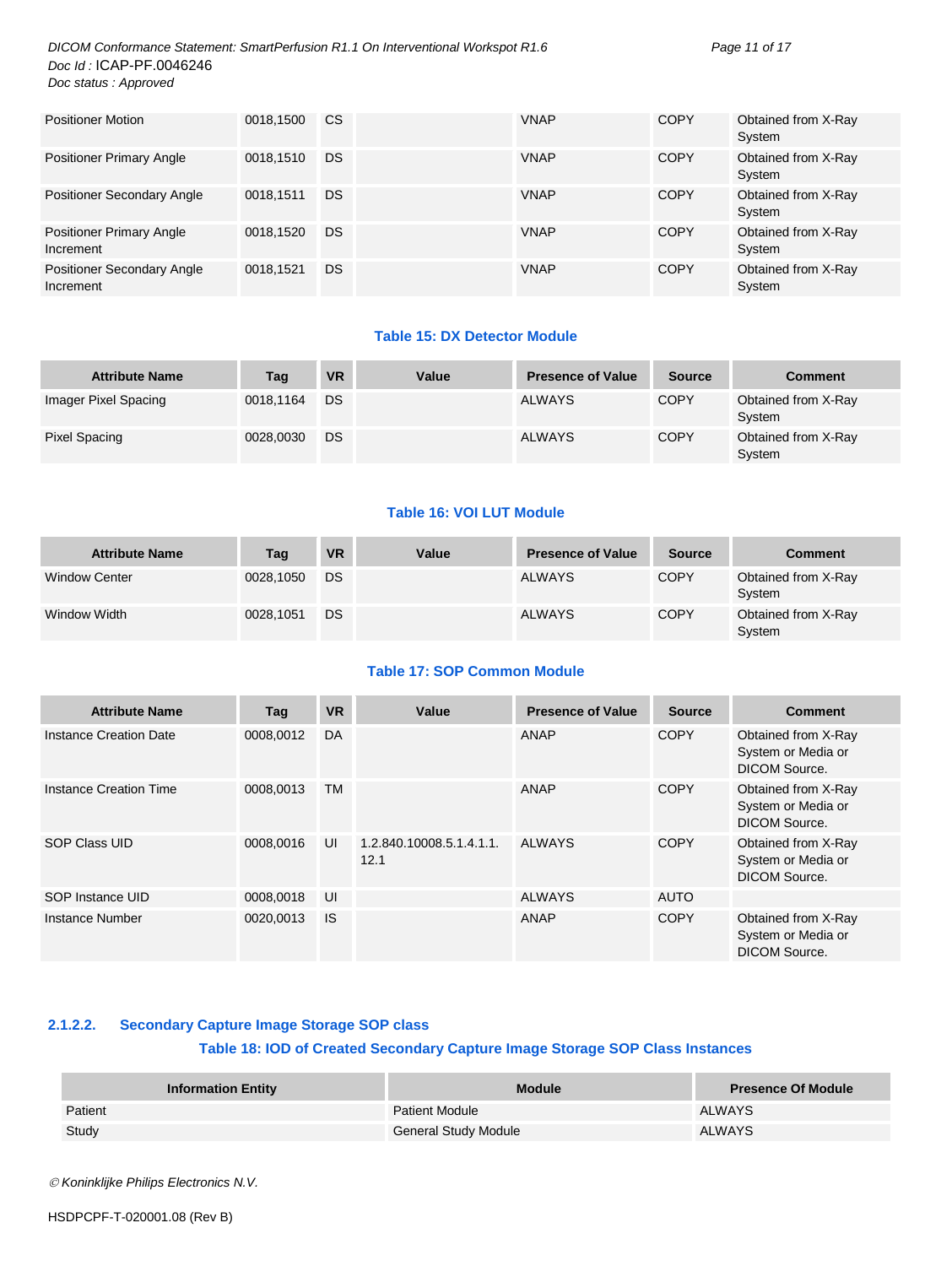*DICOM Conformance Statement: SmartPerfusion R1.1 On Interventional Workspot R1.6 Page 12 of 17 Doc Id :* ICAP-PF.0046246 *Doc status : Approved*

| <b>Series</b> | <b>General Series Module</b>    | <b>ALWAYS</b>      |
|---------------|---------------------------------|--------------------|
| Equipment     | <b>General Equipment Module</b> | <b>CONDITIONAL</b> |
|               | <b>SC Equipment Module</b>      | ALWAYS             |
| Image         | General Image Module            | ALWAYS             |
|               | Image Pixel Module              | ALWAYS             |
|               | SOP Common Module               | <b>ALWAYS</b>      |

#### **Table 19: Patient Module**

| <b>Attribute Name</b> | Tag       | <b>VR</b> | Value | <b>Presence of Value</b> | <b>Source</b> | <b>Comment</b>                                                    |
|-----------------------|-----------|-----------|-------|--------------------------|---------------|-------------------------------------------------------------------|
| Patient's Name        | 0010.0010 | <b>PN</b> |       | <b>ALWAYS</b>            | <b>COPY</b>   | Obtained from X-Ray<br>System or Media or<br>DICOM Source.        |
| Patient ID            | 0010.0020 | LO        |       | <b>ALWAYS</b>            | <b>COPY</b>   | Obtained from X-Ray<br>System or Media or<br><b>DICOM Source.</b> |
| Patient's Birth Date  | 0010.0030 | <b>DA</b> |       | <b>ALWAYS</b>            | <b>COPY</b>   | Obtained from X-Ray<br>System or Media or<br>DICOM Source.        |
| Patient's Sex         | 0010.0040 | CS.       |       | <b>ALWAYS</b>            | <b>COPY</b>   | Obtained from X-Ray<br>System or Media or<br><b>DICOM Source.</b> |

#### **Table 20: General Study Module**

| <b>Attribute Name</b>      | Tag       | <b>VR</b> | Value | <b>Presence of Value</b> | <b>Source</b> | <b>Comment</b>                                                    |
|----------------------------|-----------|-----------|-------|--------------------------|---------------|-------------------------------------------------------------------|
| <b>Study Date</b>          | 0008,0020 | DA        |       | <b>ALWAYS</b>            | <b>COPY</b>   | Obtained from X-Ray<br>System or Media or<br><b>DICOM Source.</b> |
| <b>Study Time</b>          | 0008,0030 | <b>TM</b> |       | <b>ALWAYS</b>            | <b>COPY</b>   | Obtained from X-Ray<br>System or Media or<br><b>DICOM Source.</b> |
| <b>Accession Number</b>    | 0008,0050 | <b>SH</b> |       | <b>VNAP</b>              | <b>COPY</b>   | Obtained from X-Ray<br>System or Media or<br>DICOM Source.        |
| Referring Physician's Name | 0008,0090 | <b>PN</b> |       | <b>VNAP</b>              | <b>COPY</b>   | Obtained from X-Ray<br>System or Media or<br><b>DICOM Source.</b> |
| Study Instance UID         | 0020,000D | UI        |       | <b>ALWAYS</b>            | <b>COPY</b>   | Obtained from X-Ray<br>System or Media or<br><b>DICOM Source.</b> |
| Study ID                   | 0020,0010 | <b>SH</b> |       | <b>ALWAYS</b>            | <b>COPY</b>   | Obtained from X-Ray<br>System or Media or<br><b>DICOM Source.</b> |

#### **Table 21: General Series Module**

| <b>Attribute Name</b>               | Tag       | <b>VR</b> | Value | <b>Presence of Value</b> | <b>Source</b> | <b>Comment</b>    |
|-------------------------------------|-----------|-----------|-------|--------------------------|---------------|-------------------|
| Series Date                         | 0008.0021 | DA        |       | <b>ALWAYS</b>            | <b>AUTO</b>   |                   |
| Series Time                         | 0008,0031 | ТM        |       | <b>ALWAYS</b>            | <b>AUTO</b>   |                   |
| Modality                            | 0008,0060 | <b>CS</b> | XA    | <b>ALWAYS</b>            | <b>FIXED</b>  |                   |
| Series Description                  | 0008.103E | LO        |       | ANAP                     | <b>FIXED</b>  | Value is removed. |
| Series Instance UID                 | 0020,000E | UI        |       | <b>ALWAYS</b>            | <b>AUTO</b>   |                   |
| Series Number                       | 0020.0011 | IS        |       | <b>VNAP</b>              | <b>AUTO</b>   |                   |
| Performed Procedure Step Start Date | 0040.0244 | DA        |       | ANAP                     | <b>COPY</b>   | From Study Date   |
| Performed Procedure Step Start Time | 0040.0245 | TM        |       | <b>ANAP</b>              | <b>COPY</b>   | From Study Time   |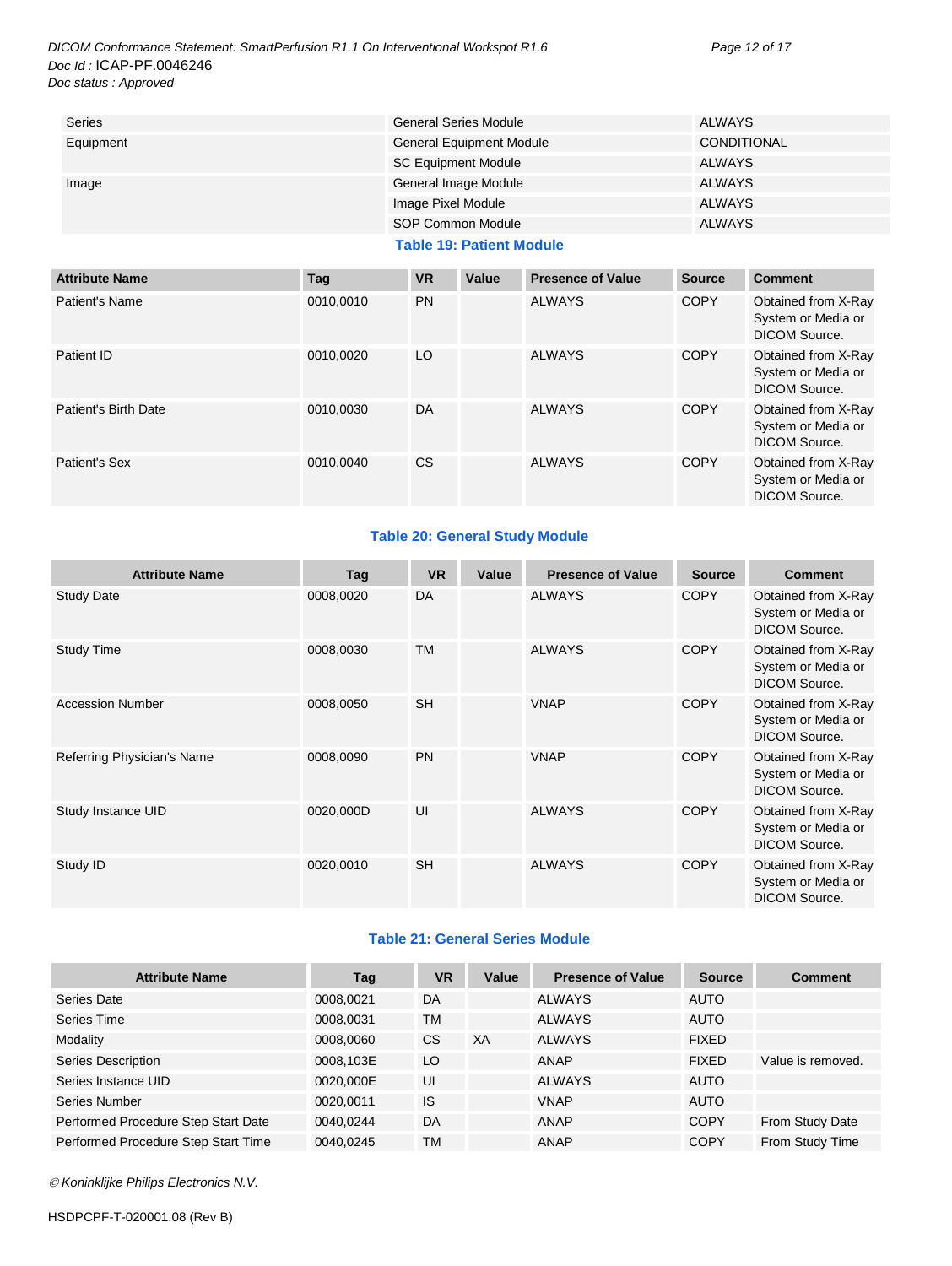#### *DICOM Conformance Statement: SmartPerfusion R1.1 On Interventional Workspot R1.6 Page 13 of 17 Doc Id :* ICAP-PF.0046246 *Doc status : Approved*

| Performed Procedure Step ID         | 0040.0253 | <b>SH</b> | <b>ANAP</b>   | <b>COPY</b> | From Study ID |
|-------------------------------------|-----------|-----------|---------------|-------------|---------------|
| <b>Related Series Sequence</b>      | 0008.1250 | SQ        | <b>VNAP</b>   | <b>AUTO</b> |               |
| >Study Instance UID                 | 0020.000D | UI        | <b>ALWAYS</b> | <b>AUTO</b> |               |
| >Series Instance UID                | 0020.000E | UI        | <b>ALWAYS</b> | <b>AUTO</b> |               |
| >Purpose of Reference Code Sequence | 0040,A170 | SQ        | <b>EMPTY</b>  | <b>AUTO</b> |               |

#### **Table 22: General Equipment Module**

| <b>Attribute Name</b>     | Tag       | <b>VR</b> | Value                      | <b>Presence of Value</b> | <b>Source</b> | <b>Comment</b>                                          |
|---------------------------|-----------|-----------|----------------------------|--------------------------|---------------|---------------------------------------------------------|
| Manufacturer              | 0008,0070 | LO        | <b>Philips</b>             | <b>ALWAYS</b>            | <b>FIXED</b>  |                                                         |
| <b>Institution Name</b>   | 0008,0080 | LO.       |                            | <b>VNAP</b>              | <b>AUTO</b>   |                                                         |
| Manufacturer's Model Name | 0008,1090 | LO        | Interventional<br>Workspot | <b>ALWAYS</b>            | <b>FIXED</b>  |                                                         |
| Device Serial Number      | 0018,1000 |           |                            | <b>ANAP</b>              | <b>CONFIG</b> |                                                         |
| Software Version(s)       | 0018.1020 | LO.       | 1.6.x                      | <b>ALWAYS</b>            | <b>CONFIG</b> | Where "x" is the<br>detailed application<br>SW version. |

#### **Table 23 : SC Equipment Module**

| <b>Attribute Name</b> | Tag       | <b>VR</b> | Value      | <b>Presence of Value</b> | <b>Source</b> | <b>Comment</b>                                             |
|-----------------------|-----------|-----------|------------|--------------------------|---------------|------------------------------------------------------------|
| Modality              | 0008.0060 | <b>CS</b> | ХA         | ANAP                     | <b>COPY</b>   | Obtained from X-Ray<br>System or Media or<br>DICOM Source. |
| Conversion Type       | 0008,0064 | <b>CS</b> | <b>WSD</b> | <b>ALWAYS</b>            | <b>COPY</b>   | Obtained from X-Ray<br>System or Media or<br>DICOM Source. |

#### **Table 24: General Image Module**

| <b>Attribute Name</b>      | Tag       | <b>VR</b> | Value | <b>Presence of</b><br>Value | <b>Source</b> | <b>Comment</b>                                                 |
|----------------------------|-----------|-----------|-------|-----------------------------|---------------|----------------------------------------------------------------|
| Image Type                 | 0008,0008 | <b>CS</b> |       | ANAP                        | <b>FIXED</b>  | <b>SNAPSHOT</b><br><b>DERIVED\SECON</b><br>DARY\PADSESSIO<br>N |
| <b>Content Date</b>        | 0008,0023 | DA        |       | <b>VNAP</b>                 | <b>AUTO</b>   |                                                                |
| <b>Content Time</b>        | 0008,0033 | <b>TM</b> |       | <b>VNAP</b>                 | <b>AUTO</b>   |                                                                |
| Instance Number            | 0020,0013 | <b>IS</b> |       | <b>ALWAYS</b>               | <b>AUTO</b>   |                                                                |
| <b>Patient Orientation</b> | 0020,0020 | <b>CS</b> |       | <b>VNAP</b>                 | <b>AUTO</b>   |                                                                |

#### **Table 25: Image Pixel Module**

| <b>Attribute Name</b>       | Tag       | <b>VR</b> | Value | <b>Presence of Value</b> | <b>Source</b> | <b>Comment</b> |
|-----------------------------|-----------|-----------|-------|--------------------------|---------------|----------------|
| Samples per Pixel           | 0028,0002 | <b>US</b> | 3     | <b>ALWAYS</b>            | <b>FIXED</b>  |                |
| Photometric Interpretation  | 0028.0004 | <b>CS</b> |       | <b>ALWAYS</b>            | <b>FIXED</b>  |                |
| <b>Planar Configuration</b> | 0028,0006 | US.       |       | <b>VNAP</b>              | <b>FIXED</b>  |                |
| <b>Rows</b>                 | 0028,0010 | <b>US</b> |       | <b>ALWAYS</b>            | <b>AUTO</b>   |                |
| Columns                     | 0028,0011 | <b>US</b> |       | <b>ALWAYS</b>            | <b>AUTO</b>   |                |
| <b>Bits Allocated</b>       | 0028,0100 | US.       |       | <b>ALWAYS</b>            | <b>FIXED</b>  |                |
| <b>Bits Stored</b>          | 0028,0101 | <b>US</b> |       | <b>ALWAYS</b>            | <b>FIXED</b>  |                |
| High Bit                    | 0028,0102 | US.       |       | <b>ALWAYS</b>            | <b>FIXED</b>  |                |

*Koninklijke Philips Electronics N.V.*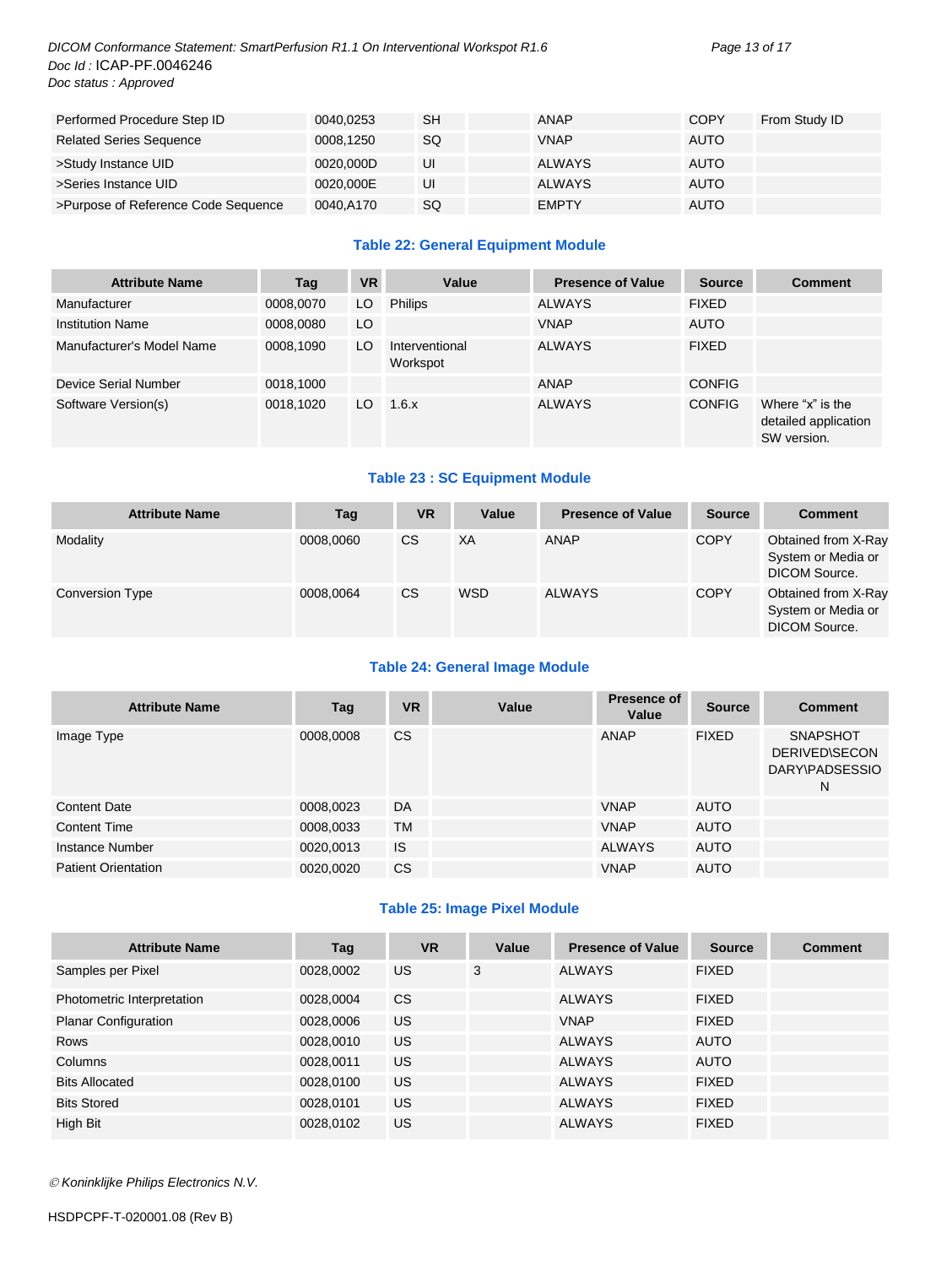*DICOM Conformance Statement: SmartPerfusion R1.1 On Interventional Workspot R1.6 Page 14 of 17 Doc Id :* ICAP-PF.0046246 *Doc status : Approved*

| <b>Pixel Representation</b> | 0028.0103 | US    | <b>ALWAYS</b> | AUTO |
|-----------------------------|-----------|-------|---------------|------|
| Pixel Data                  | 7FE0.0010 | OW/OB | <b>ALWAYS</b> | AUTO |

#### **Table 26: SC Image Module**

| <b>Attribute Name</b>     | Taq       | <b>VR</b> | Value | <b>Presence of Value</b> | <b>Source</b> | Comment |
|---------------------------|-----------|-----------|-------|--------------------------|---------------|---------|
| Date of Secondary Capture | 0018.1012 | DA        |       | <b>ANAP</b>              | <b>AUTO</b>   |         |
| Time of Secondary Capture | 0018.1014 | <b>TM</b> |       | ANAP                     | <b>AUTO</b>   |         |

#### **Table 27: VOI LUT Module**

| <b>Attribute Name</b> | Taɑ       | <b>VR</b> | Value | <b>Presence of Value</b> | Source | <b>Comment</b> |
|-----------------------|-----------|-----------|-------|--------------------------|--------|----------------|
| <b>Window Center</b>  | 0028.1050 | DS        |       |                          |        |                |
| Window Width          | 0028.1051 | DS        |       |                          |        |                |

#### **Table 28: SOP Common Module**

| <b>Attribute Name</b>  | Tag       | <b>VR</b> | Value                     | <b>Presence of Value</b> | <b>Source</b> | <b>Comment</b>                         |
|------------------------|-----------|-----------|---------------------------|--------------------------|---------------|----------------------------------------|
| SOP Class UID          | 0008,0016 | UI        | 1.2.840.10008.5.1.4.1.1.7 | <b>ALWAYS</b>            | <b>FIXED</b>  |                                        |
| Specific Character Set | 0008,0005 | CS        |                           | <b>ALWAYS</b>            | <b>AUTO</b>   | As supported<br>by hosting<br>platform |
| SOP Instance UID       | 0008,0018 | UI        |                           | <b>ALWAYS</b>            | <b>AUTO</b>   |                                        |
| Instance Creation Date | 0008,0012 | DA        |                           | <b>ANAP</b>              | <b>AUTO</b>   |                                        |
| Instance Creation Time | 0008,0013 | TM        |                           | ANAP                     | <b>AUTO</b>   |                                        |
| Instance Number        | 0020,0013 | <b>IS</b> |                           | ANAP                     | <b>AUTO</b>   |                                        |

#### <span id="page-13-0"></span>**2.1.2.3. Multiframe True Color Secondary Capture Image Storage SOP class**

#### **Table 29: IOD of Created Multiframe True Color Secondary Capture Image Storage SOP Class Instances**

| <b>Information Entity</b> | <b>Module</b>                         | <b>Presence Of Module</b> |
|---------------------------|---------------------------------------|---------------------------|
| Patient                   | <b>Patient Module</b>                 | ALWAYS                    |
| Study                     | <b>General Study Module</b>           | <b>ALWAYS</b>             |
| Series                    | <b>General Series Module</b>          | <b>ALWAYS</b>             |
| Equipment                 | <b>General Equipment Module</b>       | <b>CONDITIONAL</b>        |
|                           | <b>SC Equipment Module</b>            | <b>ALWAYS</b>             |
| Image                     | General Image Module                  | <b>ALWAYS</b>             |
|                           | Image Pixel Module                    | <b>ALWAYS</b>             |
|                           | Cine Module                           | <b>CONDITIONAL</b>        |
|                           | Multi-Frame Module                    | <b>ALWAYS</b>             |
|                           | Multi-Frame Functional Groups Module  | <b>OPTIONAL</b>           |
|                           | SC Multi-frame Image Module           | <b>ALWAYS</b>             |
|                           | <b>SOP Common Module</b>              | ALWAYS                    |
|                           | Extended DICOM and private attributes | <b>CONDITIONAL</b>        |
|                           | _ _ _ _ _                             |                           |

#### **Table 30: Patient Module**

| <b>Attribute Name</b> | Tag       | <b>VR</b> | Value | <b>Presence of Value</b> | <b>Source</b> | Comment                                                    |
|-----------------------|-----------|-----------|-------|--------------------------|---------------|------------------------------------------------------------|
| Patient's Name        | 0010.0010 | <b>PN</b> |       | <b>VNAP</b>              | <b>COPY</b>   | Obtained from X-Ray<br>System or Media or<br>DICOM Source. |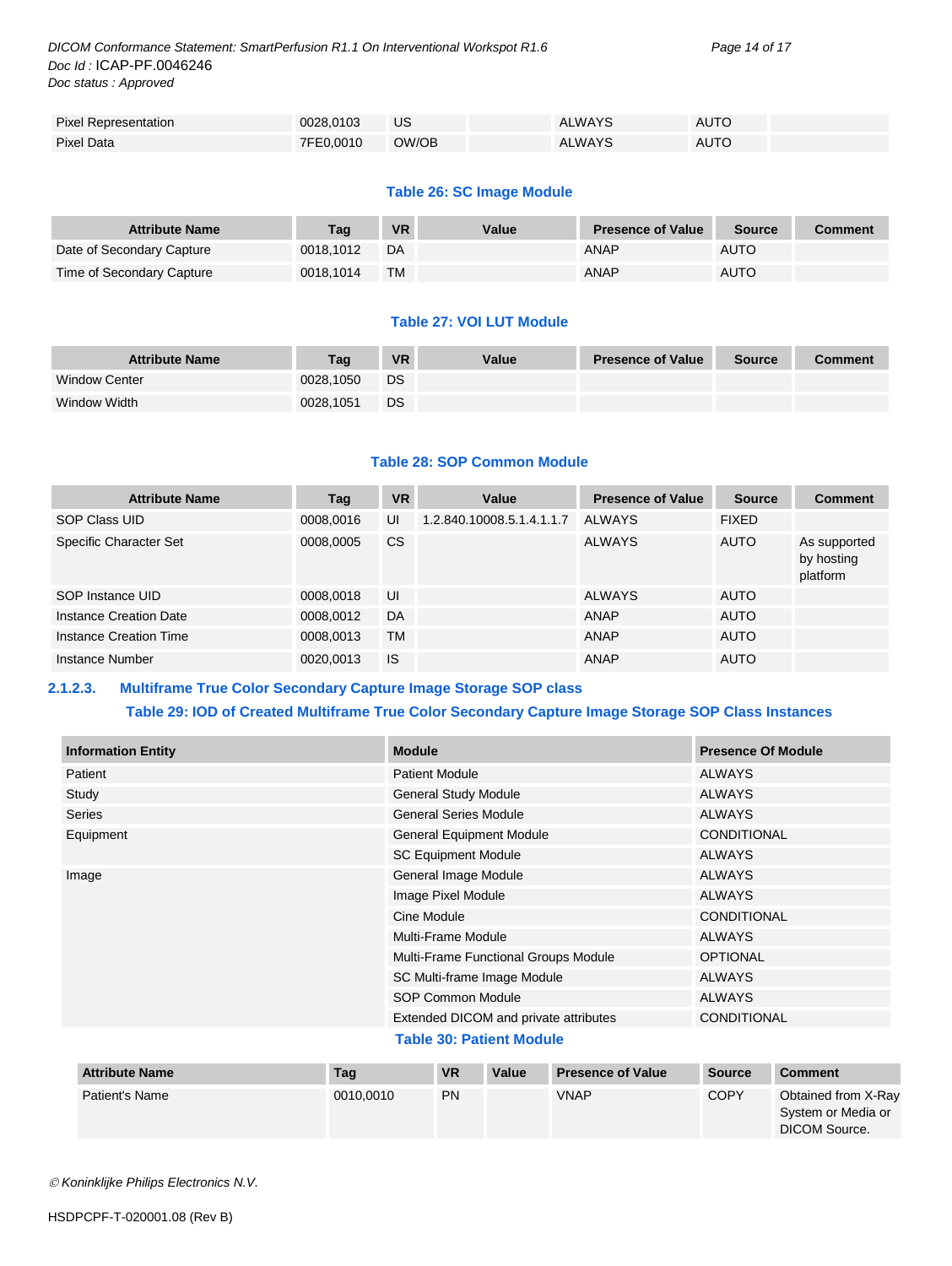#### *DICOM Conformance Statement: SmartPerfusion R1.1 On Interventional Workspot R1.6 Page 15 of 17 Doc Id :* ICAP-PF.0046246 *Doc status : Approved*

| Patient ID           | 0010,0020 | LO  | <b>VNAP</b> | <b>COPY</b> | Obtained from X-Ray<br>System or Media or<br>DICOM Source. |
|----------------------|-----------|-----|-------------|-------------|------------------------------------------------------------|
| Patient's Birth Date | 0010,0030 | DA  | <b>VNAP</b> | <b>COPY</b> | Obtained from X-Ray<br>System or Media or<br>DICOM Source. |
| Patient's Sex        | 0010,0040 | CS. | <b>VNAP</b> | <b>COPY</b> | Obtained from X-Ray<br>System or Media or<br>DICOM Source. |

#### **Table 31: General Study Module**

| <b>Attribute Name</b>      | Tag       | <b>VR</b> | Value | <b>Presence of Value</b> | <b>Source</b> | <b>Comment</b>                                                    |
|----------------------------|-----------|-----------|-------|--------------------------|---------------|-------------------------------------------------------------------|
| <b>Study Date</b>          | 0008,0020 | DA        |       | <b>VNAP</b>              | <b>COPY</b>   | Obtained from X-Ray<br>System or Media or<br>DICOM Source.        |
| <b>Study Time</b>          | 0008,0030 | <b>TM</b> |       | <b>VNAP</b>              | <b>COPY</b>   | Obtained from X-Ray<br>System or Media or<br><b>DICOM Source.</b> |
| <b>Accession Number</b>    | 0008,0050 | <b>SH</b> |       | <b>VNAP</b>              | <b>COPY</b>   | Obtained from X-Ray<br>System or Media or<br><b>DICOM Source.</b> |
| Referring Physician's Name | 0008,0090 | <b>PN</b> |       | <b>VNAP</b>              | <b>COPY</b>   | Obtained from X-Ray<br>System or Media or<br><b>DICOM Source.</b> |
| Study Instance UID         | 0020,000D | UI        |       | <b>ALWAYS</b>            | <b>COPY</b>   | Obtained from X-Ray<br>System or Media or<br><b>DICOM Source.</b> |
| Study ID                   | 0020,0010 | <b>SH</b> |       | <b>VNAP</b>              | <b>COPY</b>   | Obtained from X-Ray<br>System or Media or<br><b>DICOM Source.</b> |

#### **Table 32: General Series Module**

| <b>Attribute Name</b>               | Tag       | <b>VR</b> | Value | <b>Presence of Value</b> | <b>Source</b> | <b>Comment</b>    |
|-------------------------------------|-----------|-----------|-------|--------------------------|---------------|-------------------|
| Series Date                         | 0008,0021 | DA        |       | ANAP                     | <b>AUTO</b>   |                   |
| Series Time                         | 0008,0031 | <b>TM</b> |       | ANAP                     | <b>AUTO</b>   |                   |
| Modality                            | 0008.0060 | <b>CS</b> | XA    | <b>ALWAYS</b>            | <b>FIXED</b>  |                   |
| Series Description                  | 0008,103E | LO        |       | ANAP                     | <b>FIXED</b>  | Value is removed. |
| Series Instance UID                 | 0020,000E | UI        |       | <b>ALWAYS</b>            | <b>AUTO</b>   |                   |
| Series Number                       | 0020,0011 | <b>IS</b> |       | ANAP                     | <b>AUTO</b>   |                   |
| <b>Related Series Sequence</b>      | 0008,1250 | SQ        |       | <b>ANAP</b>              | <b>AUTO</b>   |                   |
| >Study Instance UID                 | 0020,000D | UI        |       | <b>ALWAYS</b>            | <b>AUTO</b>   |                   |
| >Series Instance UID                | 0020,000E | UI        |       | <b>ALWAYS</b>            | <b>AUTO</b>   |                   |
| >Purpose of Reference Code Sequence | 0040,A170 | <b>SQ</b> |       | <b>VNAP</b>              | <b>AUTO</b>   |                   |
| Performed Procedure Step Start Date | 0040.0244 | DA        |       | ANAP                     | <b>COPY</b>   | From Study Date   |
| Performed Procedure Step Start Time | 0040,0245 | <b>TM</b> |       | ANAP                     | <b>COPY</b>   | From Study Time   |
| Performed Procedure Step ID         | 0040,0253 | <b>SH</b> |       | ANAP                     | <b>COPY</b>   | From Study ID     |

#### **Table 33: Frame Of Reference Module**

| <b>Attribute Name</b>        | Taq       | VR | Value | <b>Presence of Value</b> | Source | <b>Comment</b> |
|------------------------------|-----------|----|-------|--------------------------|--------|----------------|
| Frame of Reference UID       | 0020.0052 | UI |       | <b>ALWAYS</b>            | ANAP   |                |
| Position Reference Indicator | 0020.1040 | LO |       | <b>VNAP</b>              | ANAP   |                |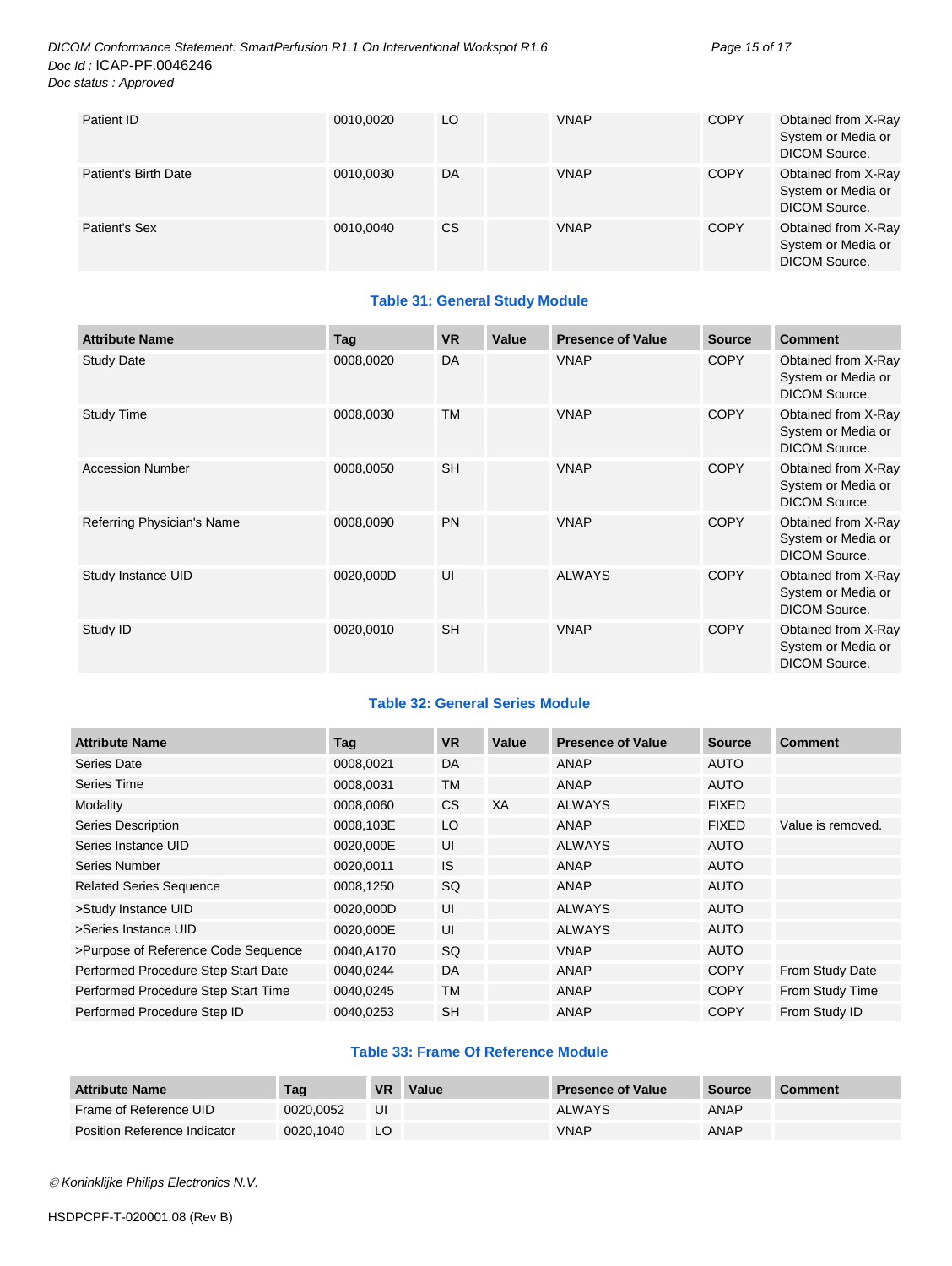#### **Table 34: General Equipment Module**

| <b>Attribute Name</b>     | Tag       | <b>VR</b> | Value                      | <b>Presence of Value</b> | <b>Source</b> | <b>Comment</b>                                          |
|---------------------------|-----------|-----------|----------------------------|--------------------------|---------------|---------------------------------------------------------|
| Manufacturer              | 0008,0070 | LO        | <b>Philips</b>             | <b>ALWAYS</b>            | <b>FIXED</b>  |                                                         |
| <b>Institution Name</b>   | 0008,0080 | LO        |                            | <b>VNAP</b>              | <b>AUTO</b>   |                                                         |
| Manufacturer's Model Name | 0008,1090 | LO        | Interventional<br>Workspot | <b>ALWAYS</b>            | <b>CONFIG</b> |                                                         |
| Software Version(s)       | 0018,1020 | LO.       | 1.6.x                      | <b>ALWAYS</b>            | <b>CONFIG</b> | where "x" is the<br>detailed application<br>SW version. |

#### **Table 35 : SC Equipment Module**

| <b>Attribute Name</b> | Tag       | <b>VR</b> | Value      | <b>Presence of Value</b> | <b>Source</b> | <b>Comment</b> |
|-----------------------|-----------|-----------|------------|--------------------------|---------------|----------------|
| Modality              | 0008.0060 | CS        | XА         | ANAP                     | <b>FIXED</b>  |                |
| Conversion Type       | 0008.0064 | <b>CS</b> | <b>WSD</b> | <b>ALWAYS</b>            | <b>FIXED</b>  |                |

#### **Table 36: General Image Module**

| <b>Attribute Name</b>        | Tag       | <b>VR</b> | Value          | <b>Presence of Value</b> | <b>Source</b> | <b>Comment</b>    |
|------------------------------|-----------|-----------|----------------|--------------------------|---------------|-------------------|
| Image Type                   | 0008,0008 | CS        | Snapshot       | ANAP                     | <b>FIXED</b>  |                   |
| <b>Content Date</b>          | 0008,0023 | DA        |                | <b>VNAP</b>              | <b>AUTO</b>   |                   |
| <b>Content Time</b>          | 0008,0033 | TM        |                | <b>VNAP</b>              | <b>AUTO</b>   |                   |
| Icon Image Sequence          | 0088,0200 | SQ        |                | <b>ANAP</b>              | <b>AUTO</b>   |                   |
| > Samples per Pixel          | 0028,0002 | <b>US</b> | $\overline{1}$ | <b>ALWAYS</b>            | <b>FIXED</b>  |                   |
| > Photometric Interpretation | 0028,0004 | CS        | MONOCHROME2    | <b>ALWAYS</b>            | <b>FIXED</b>  |                   |
| > Rows                       | 0028,0010 | <b>US</b> | 128            | <b>ALWAYS</b>            | <b>FIXED</b>  |                   |
| > Columns                    | 0028,0011 | <b>US</b> | 128            | <b>ALWAYS</b>            | <b>FIXED</b>  |                   |
| > Bits Allocated             | 0028,0100 | <b>US</b> | 8              | <b>ALWAYS</b>            | <b>FIXED</b>  |                   |
| > Bits Stored                | 0028,0101 | <b>US</b> | 8              | <b>ALWAYS</b>            | <b>FIXED</b>  |                   |
| > High Bit                   | 0028,0102 | <b>US</b> | $\overline{7}$ | <b>ALWAYS</b>            | <b>FIXED</b>  |                   |
| > Pixel Representation       | 0028,0103 | <b>US</b> | $\overline{0}$ | <b>ALWAYS</b>            | <b>FIXED</b>  |                   |
| > Pixel Data                 | 7FE0,0010 | <b>OB</b> |                | <b>ALWAYS</b>            | <b>AUTO</b>   |                   |
| <b>Instance Number</b>       | 0020,0013 | IS.       |                | <b>VNAP</b>              | <b>AUTO</b>   |                   |
| <b>Patient Orientation</b>   | 0020,0020 | <b>CS</b> |                | <b>VNAP</b>              | <b>FIXED</b>  | Value is removed. |
| Burned in Annotation         | 0028,0301 | <b>CS</b> |                | ANAP                     | AUTO          |                   |

#### **Table 37: Image Pixel Module**

| <b>Attribute Name</b>       | Tag       | <b>VR</b> | Value      | <b>Presence of Value</b> | <b>Source</b> | <b>Comment</b> |
|-----------------------------|-----------|-----------|------------|--------------------------|---------------|----------------|
| Samples per Pixel           | 0028,0002 | US.       | 3          | <b>ALWAYS</b>            | <b>FIXED</b>  |                |
| Photometric Interpretation  | 0028,0004 | <b>CS</b> | <b>RGB</b> | ALWAYS                   | <b>FIXED</b>  |                |
| <b>Planar Configuration</b> | 0028,0006 | <b>US</b> | $\Omega$   | <b>ALWAYS</b>            | <b>FIXED</b>  |                |
| Rows                        | 0028,0010 | US.       |            | <b>ALWAYS</b>            | <b>AUTO</b>   |                |
| Columns                     | 0028,0011 | <b>US</b> |            | <b>ALWAYS</b>            | <b>AUTO</b>   |                |
| <b>Bits Allocated</b>       | 0028,0100 | US.       | 8          | <b>ALWAYS</b>            | <b>FIXED</b>  |                |
| <b>Bits Stored</b>          | 0028,0101 | US.       | 8          | <b>ALWAYS</b>            | <b>FIXED</b>  |                |
| High Bit                    | 0028,0102 | US        |            | <b>ALWAYS</b>            | <b>FIXED</b>  |                |